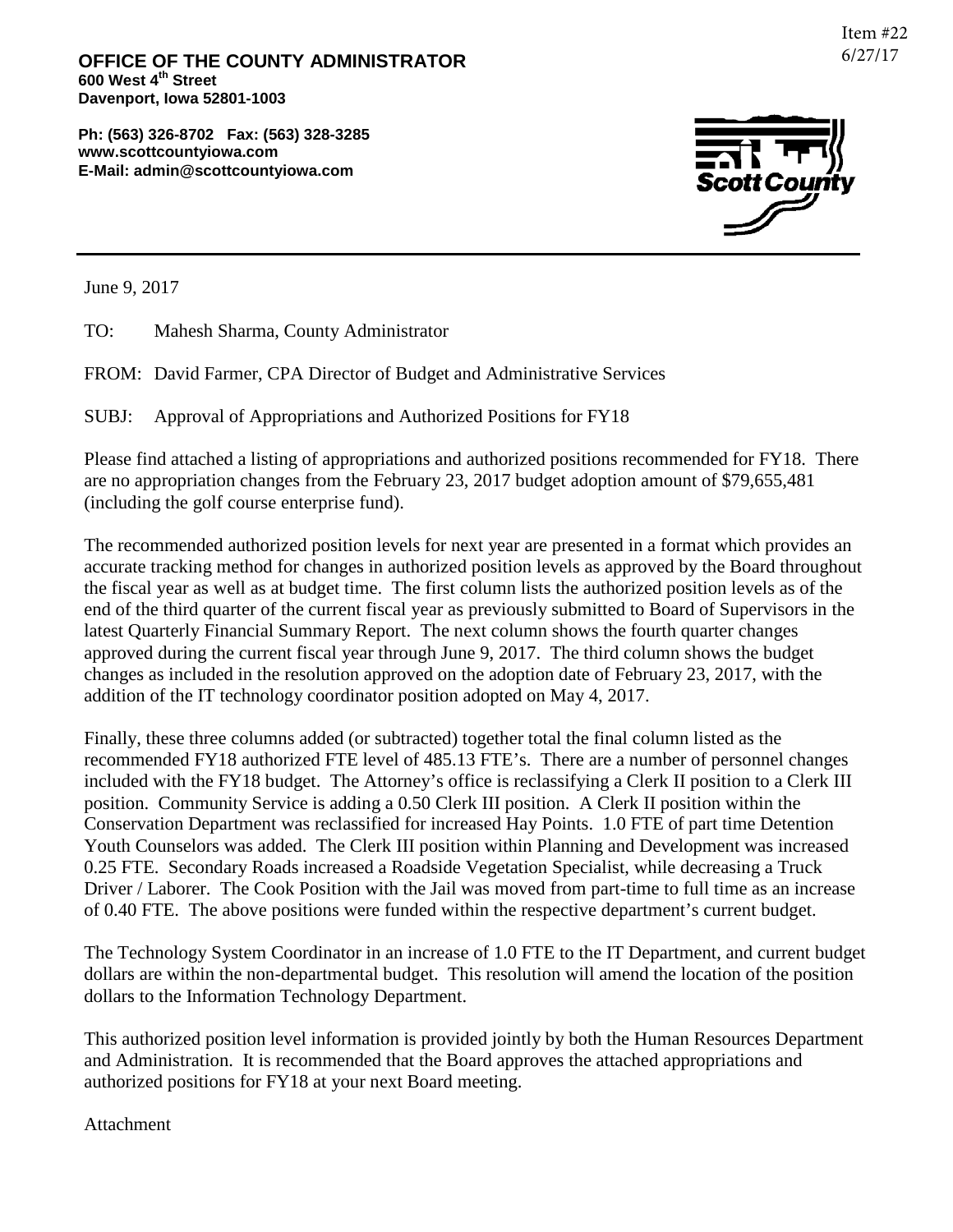# **PERSONNEL SUMMARY (FTE's)**

|                                        | <b>FY17</b>       | <b>FY17</b>               | <b>FY18</b>                     | <b>FY18</b>            |
|----------------------------------------|-------------------|---------------------------|---------------------------------|------------------------|
| <b>Department</b>                      | as of<br>03/31/17 | 4th QTR<br><b>Changes</b> | <b>Budget</b><br><b>Changes</b> | Adjusted<br><b>FTE</b> |
|                                        |                   |                           |                                 |                        |
| Administration                         | 5.90              |                           |                                 | 5.90                   |
| Attorney                               | 33.50             |                           |                                 | 33.50                  |
| Auditor                                | 14.05             |                           |                                 | 14.05                  |
| Information Technology                 | 15.00             |                           | 1.00                            | 16.00                  |
| <b>Facilities and Support Services</b> | 28.70             |                           |                                 | 28.70                  |
| <b>Community Services</b>              | 10.00             |                           | 0.50                            | 10.50                  |
| Conservation (net of golf course)      | 48.85             |                           |                                 | 48.85                  |
| Health                                 | 46.52             |                           |                                 | 46.52                  |
| <b>Human Resources</b>                 | 3.50              |                           |                                 | 3.50                   |
| Juvenile Court Services                | 15.40             |                           | 1.00                            | 16.40                  |
| Planning & Development                 | 4.33              |                           | 0.25                            | 4.58                   |
| Recorder                               | 10.50             |                           |                                 | 10.50                  |
| Secondary Roads                        | 37.15             |                           |                                 | 37.15                  |
| Sheriff                                | 158.60            |                           | 0.40                            | 159.00                 |
| Supervisors                            | 5.00              |                           |                                 | 5.00                   |
| Treasurer                              | 28.00             |                           |                                 | 28.00                  |
| <b>SUBTOTAL</b>                        | 465.00            |                           | 3.15                            | 468.15                 |
| <b>Golf Course Enterprise</b>          | 16.98             |                           |                                 | 16.98                  |
| <b>TOTAL</b>                           | 481.98            |                           | 3.15                            | 485.13                 |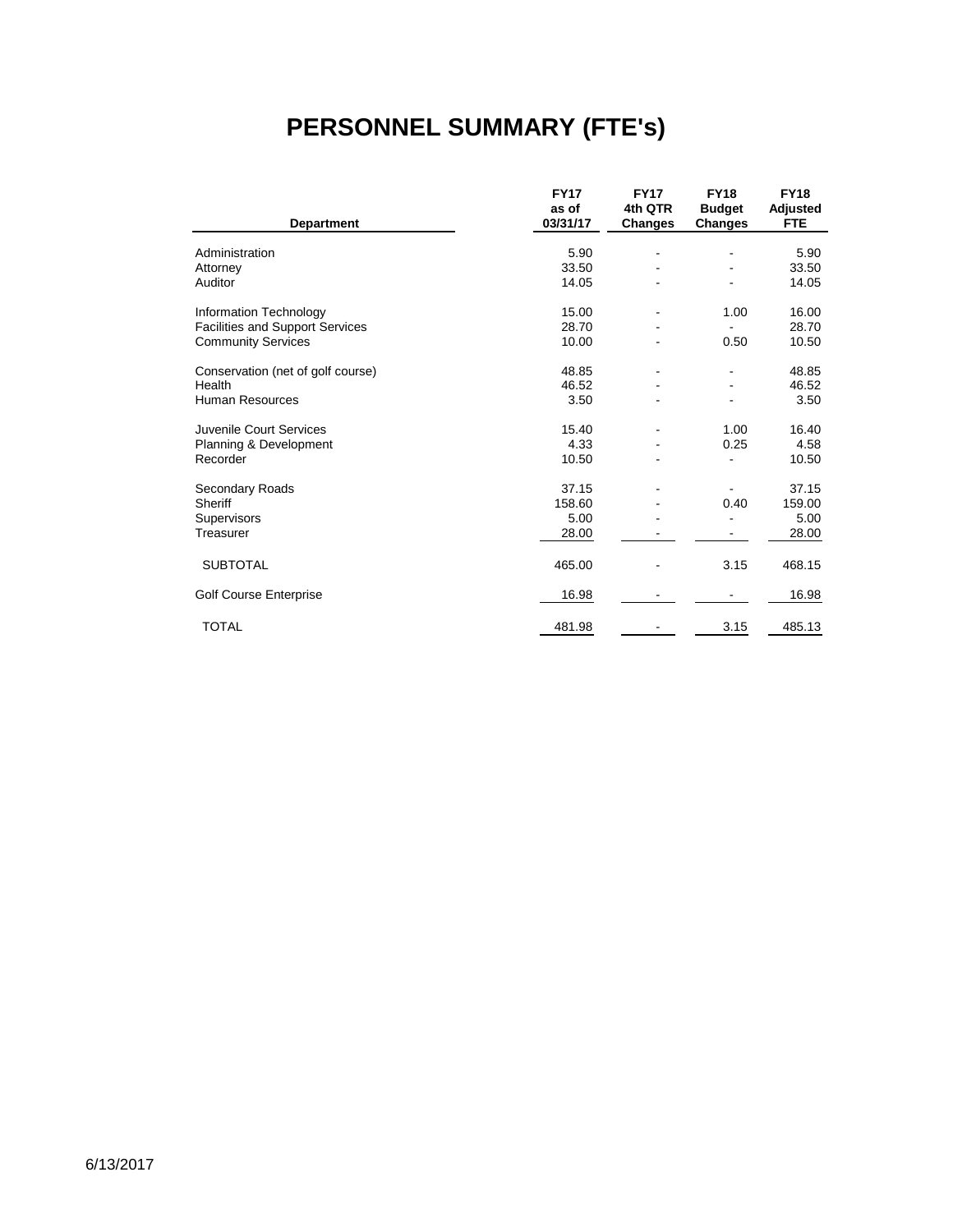|                   | <b>ORGANIZATION: Administration</b>                  | <b>FY17</b><br>as of | <b>FY17</b><br>4th QTR | <b>FY18</b><br><b>Budget</b> | <b>FY18</b><br><b>Adjusted</b> |
|-------------------|------------------------------------------------------|----------------------|------------------------|------------------------------|--------------------------------|
| <b>POSITIONS:</b> |                                                      | 03/31/17             | <b>Changes</b>         | <b>Changes</b>               | <b>FTE</b>                     |
|                   | A County Administrator                               | 1.00                 |                        |                              | 1.00                           |
|                   | 805-A Assistant County Administrator                 | 0.50                 |                        |                              | 0.50                           |
|                   | 657-A Director of Budget and Administrative Serivces | 1.00                 |                        |                              | 1.00                           |
|                   | 417-A Fleet Manager                                  | 0.40                 |                        |                              | 0.40                           |
|                   | 332-A ERP / EDM Budget Analyst                       | 1.00                 |                        |                              | 1.00                           |
|                   | 298-A Administrative Assistant                       | 1.00                 |                        |                              | 1.00                           |
|                   | 252-A Purchasing Specialist                          | 1.00                 | L.                     | ä,                           | 1.00                           |
|                   | <b>Total Positions</b>                               | 5.90                 |                        |                              | 5.90                           |
|                   | <b>ORGANIZATION: Attorney</b>                        | <b>FY17</b>          | <b>FY17</b>            | <b>FY18</b>                  | <b>FY18</b>                    |
|                   |                                                      | as of                | 4th QTR                | <b>Budget</b>                | Adjusted                       |
| <b>POSITIONS:</b> |                                                      | 03/31/17             | <b>Changes</b>         | <b>Changes</b>               | <b>FTE</b>                     |
|                   | X County Attorney                                    | 1.00                 |                        |                              | 1.00                           |
|                   | X First Assistant Attorney                           | 1.00                 |                        |                              | 1.00                           |
|                   | X Deputy First Assistant Attorney                    | ä,                   |                        |                              | ÷.                             |
|                   | X Assistant Attorney II                              |                      |                        |                              |                                |
|                   | X Assistant Attorney I                               |                      |                        |                              | ÷.                             |
|                   | 611-A Attorney II                                    | 7.00                 |                        |                              | 7.00                           |
|                   | 511-A Office Administrator                           | 1.00                 |                        |                              | 1.00                           |
|                   | 505-A Risk Manager                                   | 1.00                 |                        |                              | 1.00                           |
|                   | 464-A Attorney I                                     | 7.00                 |                        |                              | 7.00                           |
|                   | 323-A Case Expeditor                                 | 1.00                 |                        |                              | 1.00                           |
|                   | 316-A Paralegal-Audio/Visual Production Spec         | 1.00                 |                        |                              | 1.00                           |
|                   | 282-A Paralegal                                      | 1.00                 |                        |                              | 1.00                           |
|                   | 282-A Executive Secretary/Paralegal                  | 1.00                 |                        |                              | 1.00                           |
|                   | 223-C Victim/Witness Coordinator                     | 1.00                 | ÷                      |                              | 1.00                           |
|                   | 223-C Fine Payment Coordinator                       | 2.00                 |                        |                              | 2.00                           |
|                   | 214-C Administrative Assistant-Juvenile Court        | 1.00                 | ä,                     | $\blacksquare$               | 1.00                           |
|                   | 214-C Intake Coordinator                             | 1.00                 |                        |                              | 1.00                           |
|                   | 194-C Legal Secretary-Civil Court                    | 1.00                 |                        |                              | 1.00                           |
|                   | 191-C Senior Clerk-Victim Witness                    | 1.00                 |                        |                              | 1.00                           |
|                   | 177-C Legal Secretary                                | 1.00                 |                        |                              | 1.00                           |
|                   | 162-C Clerk III                                      | 1.00                 |                        | 1.00                         | 2.00                           |
|                   | 151-C Clerk II-Receptionist                          | 1.00                 |                        | L.                           | 1.00                           |
|                   | 151-C Clerk II-Data Entry                            | 1.00                 |                        | (1.00)                       | $\overline{\phantom{0}}$       |
|                   | Z Summer Law Clerk                                   | 0.50                 | $\blacksquare$         | $\sim$                       | 0.50                           |
|                   | <b>Total Positions</b>                               | 33.50                |                        |                              | 33.50                          |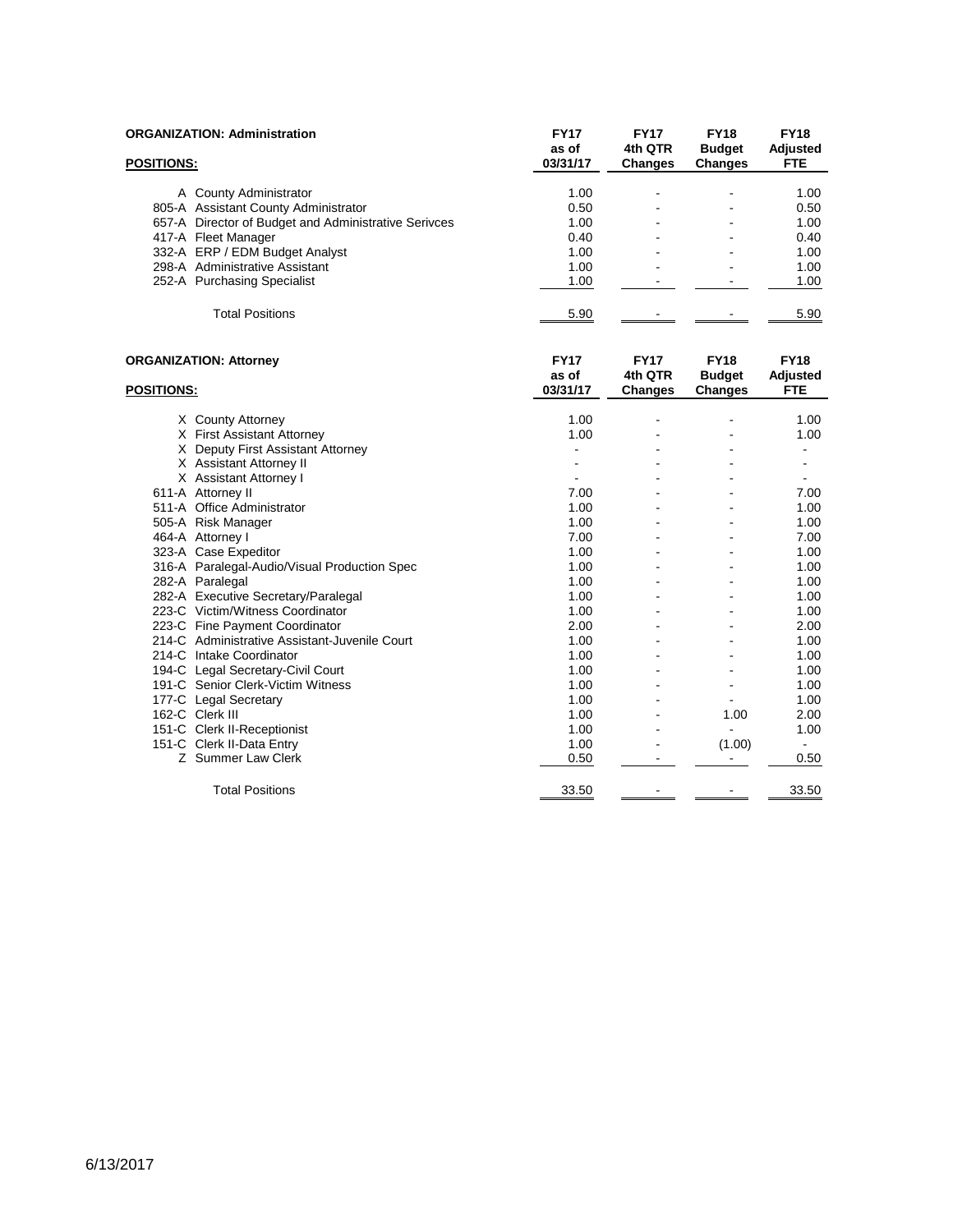| <b>ORGANIZATION: Auditor</b>                        | <b>FY17</b>          | <b>FY17</b>            | <b>FY18</b>                  | <b>FY18</b>             |
|-----------------------------------------------------|----------------------|------------------------|------------------------------|-------------------------|
|                                                     | as of                | 4th QTR                | <b>Budget</b>                | Adjusted                |
| <b>POSITIONS:</b>                                   | 03/31/17             | <b>Changes</b>         | <b>Changes</b>               | <b>FTE</b>              |
| X Auditor                                           | 1.00                 |                        |                              | 1.00                    |
| X Deputy Auditor-Elections                          |                      |                        |                              |                         |
| X Deputy Auditor-Tax                                | 1.00                 |                        |                              | 1.00                    |
| 677-A Accounting and Tax Manager                    | 1.00                 |                        |                              | 1.00                    |
| 556-A Operations Manager                            | 1.00                 |                        |                              | 1.00                    |
| 291-A Election Supervisor                           | 1.00                 |                        |                              | 1.00                    |
| 268-A GIS Parcel Maintenance Technician             | 1.00                 |                        |                              | 1.00                    |
| 252-A Payroll Specialist                            | 2.00                 |                        |                              | 2.00                    |
| 252-C Accounts Payable Specialist                   | 1.50                 |                        |                              | 1.50                    |
| 191-C Senior Clerk III Elections                    | 2.00                 |                        |                              | 2.00                    |
| 177-A Official Records Clerk                        | 0.90                 |                        |                              | 0.90                    |
| 177-C Platroom Specialist                           | 1.00                 |                        |                              | 1.00                    |
| 141-C Clerk II                                      | 0.65                 |                        |                              | 0.65                    |
| <b>Total Positions</b>                              | 14.05                |                        |                              | 14.05                   |
| <b>ORGANIZATION: Information Technology</b>         | <b>FY17</b><br>as of | <b>FY17</b><br>4th QTR | <b>FY18</b><br><b>Budget</b> | <b>FY18</b><br>Adjusted |
| <b>POSITIONS:</b>                                   | 03/31/17             | <b>Changes</b>         | Changes                      | <b>FTE</b>              |
| 725-A Information Technology Director               | 1.00                 |                        |                              | 1.00                    |
| 556-A Geographic Information Systems Coord.         | 1.00                 |                        |                              | 1.00                    |
| 519-A Network Infrastructure Supervisor             | 1.00                 |                        |                              | 1.00                    |
| 511-A Senior Programmer/Analyst                     | 1.00                 |                        |                              | 1.00                    |
| 455-A Webmaster                                     | 1.00                 |                        |                              | 1.00                    |
| 445-A Programmer/Analyst II                         | 2.00                 |                        |                              | 2.00                    |
| 406-A Network Systems Administrator                 | 5.00                 |                        |                              | 5.00                    |
| 332-A Technology System Coordinator                 |                      |                        | 1.00                         | 1.00                    |
| 323-A GIS Analyst                                   | 1.00                 |                        | $\blacksquare$               | 1.00                    |
| 187-A Desktop support Specialist<br>162-A Clerk III | 2.00                 |                        |                              | 2.00<br>۰               |
|                                                     |                      |                        |                              |                         |
| <b>Total Positions</b>                              | 15.00                |                        | 1.00                         | 16.00                   |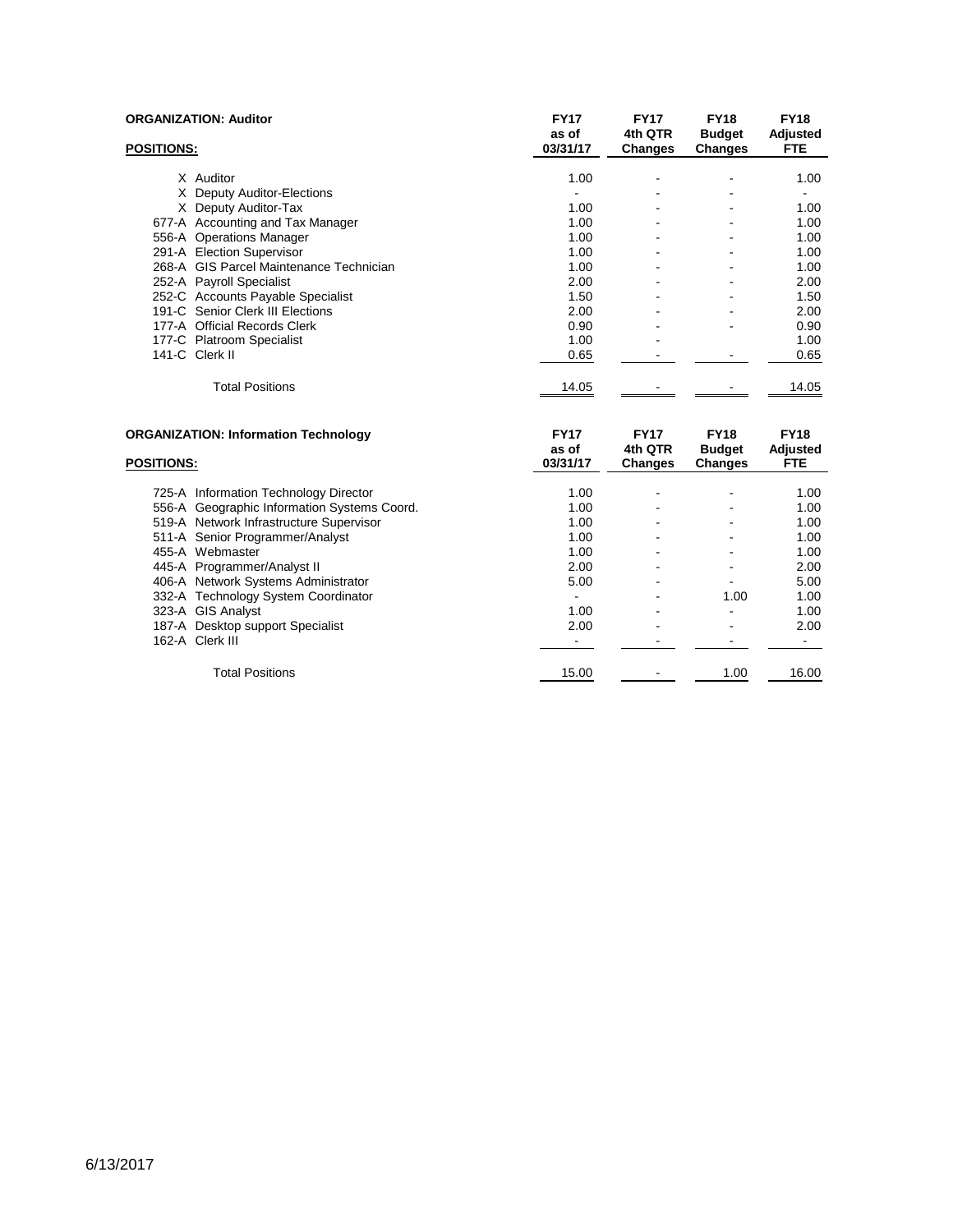|                   | <b>ORGANIZATION: Facilities and Support Services</b> | <b>FY17</b><br>as of | <b>FY17</b><br>4th QTR | <b>FY18</b><br><b>Budget</b> | <b>FY18</b><br>Adjusted |
|-------------------|------------------------------------------------------|----------------------|------------------------|------------------------------|-------------------------|
| <b>POSITIONS:</b> |                                                      | 03/31/17             | <b>Changes</b>         | <b>Changes</b>               | <b>FTE</b>              |
|                   | 725-A Director of Facilities and Support Services    | 1.00                 |                        |                              | 1.00                    |
|                   | 300-A Maintenance Coordinator                        | 1.00                 |                        | ۰                            | 1.00                    |
|                   | 268-C Maintenance Specialist                         | 4.00                 |                        |                              | 4.00                    |
|                   | 268-C Maintenance Electronic Systems Technician      | 2.00                 |                        |                              | 2.00                    |
|                   | 238-A Custodial & Security Coordinator               | 1.00                 |                        |                              | 1.00                    |
|                   | 182-C Maintenance Worker                             | 1.75                 |                        |                              | 1.75                    |
|                   | 177-C Senior Clerk                                   | 1.00                 |                        |                              | 1.00                    |
|                   | 162-C Lead Custodial Worker                          | 2.00                 |                        |                              | 2.00                    |
|                   | 141-C Clerk II/Support Services                      | 2.00                 |                        |                              | 2.00                    |
|                   | 141-C Clerk II/Scanning                              | 2.00                 |                        |                              | 2.00                    |
|                   | 130-C Custodial Worker                               | 9.95                 |                        |                              | 9.95                    |
|                   | 83-C General Laborer                                 | 1.00                 |                        |                              | 1.00                    |
|                   | <b>Total Positions</b>                               | 28.70                |                        |                              | 28.70                   |

| <b>ORGANIZATION: Community Services</b> |                                   | <b>FY17</b>       | <b>FY17</b>               | <b>FY18</b>                     | <b>FY18</b>      |
|-----------------------------------------|-----------------------------------|-------------------|---------------------------|---------------------------------|------------------|
| <b>POSITIONS:</b>                       |                                   | as of<br>03/31/17 | 4th QTR<br><b>Changes</b> | <b>Budget</b><br><b>Changes</b> | Adjusted<br>FTE. |
|                                         |                                   |                   |                           |                                 |                  |
|                                         | 725-A Community Services Director | 1.00              |                           |                                 | 1.00             |
|                                         | 430-A Case Aide Supervisor        | 1.00              |                           |                                 | 1.00             |
|                                         | 430-A Mental Health Coordinator   | 1.00              |                           |                                 | 1.00             |
|                                         | 298-A Veterans Director/Case Aide | 1.00              |                           |                                 | 1.00             |
|                                         | 271-C Office Manager              | 1.00              |                           |                                 | 1.00             |
|                                         | 252-C Case Aide                   | 2.00              |                           |                                 | 2.00             |
|                                         | 162-C Clerk III/Secretary         | 1.00              |                           | 0.50                            | 1.50             |
|                                         | 162-C Clerk II/Receptionist       | 0.85              |                           | ٠                               | 0.85             |
|                                         | 141-C Clerk II/Receptionist       | 0.15              |                           |                                 | 0.15             |
|                                         | Z Mental Health Advocate          | 1.00              |                           |                                 | 1.00             |
|                                         | <b>Total Positions</b>            | 10.00             |                           | 0.50                            | 10.50            |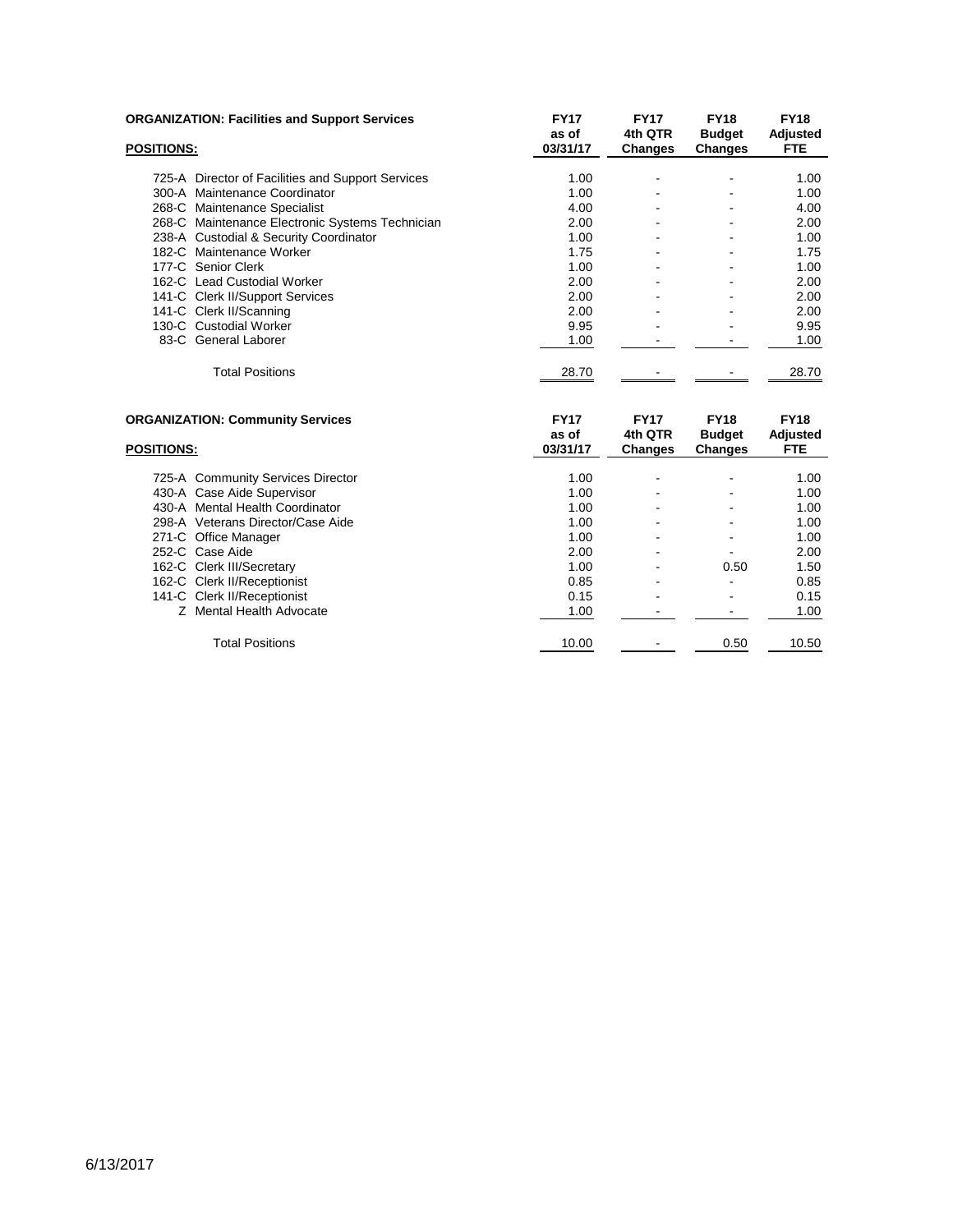| <b>POSITIONS:</b> | <b>ORGANIZATION: Conservation (Net of Golf Operations)</b>    | <b>FY17</b><br>as of<br>03/31/17 | <b>FY17</b><br>4th QTR<br><b>Changes</b> | <b>FY18</b><br><b>Budget</b><br>Changes | <b>FY18</b><br>Adjusted<br><b>FTE</b> |
|-------------------|---------------------------------------------------------------|----------------------------------|------------------------------------------|-----------------------------------------|---------------------------------------|
|                   |                                                               |                                  |                                          |                                         |                                       |
|                   | 775-A Director                                                | 1.00                             |                                          |                                         | 1.00                                  |
|                   | 540-A Deputy Director                                         | 1.00                             |                                          |                                         | 1.00                                  |
|                   | 470-A Park Manager                                            | 2.00                             |                                          |                                         | 2.00                                  |
|                   | 382-A Naturalist/Director                                     | 1.00                             |                                          |                                         | 1.00                                  |
|                   | 271-A Naturalist                                              | 2.00                             |                                          |                                         | 2.00                                  |
|                   | 262-A Park Ranger                                             | 5.00                             |                                          |                                         | 5.00                                  |
|                   | 252-A Administrative Assistant                                | 1.00                             |                                          |                                         | 1.00                                  |
|                   | 220-A Park Crew Leader / Equipment Specialist                 | 2.00                             |                                          |                                         | 2.00                                  |
|                   | 187-A Pioneer Village Site Coordinator                        | 1.00                             |                                          |                                         | 1.00                                  |
|                   | 187-A Equipment Specialist                                    | 1.00<br>$\mathbf{r}$             |                                          |                                         | 1.00                                  |
|                   | 187-A Equipment Mechanic<br>187-A Park Maintenance Technician | 4.00                             |                                          |                                         | $\sim$<br>4.00                        |
|                   | 162-A Clerk II                                                | $\blacksquare$                   |                                          | 1.00                                    | 1.00                                  |
|                   | 141-A Clerk II                                                | 1.00                             |                                          | (1.00)                                  | $\sim$                                |
|                   | 99-A Cody Homestead Site Coordinator                          | 0.75                             |                                          | $\overline{\phantom{a}}$                | 0.75                                  |
|                   | Z Seasonal Park Maintainance(WLP, SCP. PV)                    | 7.52                             |                                          |                                         | 7.52                                  |
|                   | Z Seasonal Pool Manager (SCP)                                 | 0.29                             |                                          |                                         | 0.29                                  |
|                   | Z Seasonal Asst Pool Manager (SCP)                            | 0.21                             |                                          |                                         | 0.21                                  |
|                   | Z Seasonal Lifeguard (WLP, SCP)                               | 6.28                             |                                          |                                         | 6.28                                  |
|                   | Z Seasonal Pool Concessions (SCP)                             | 1.16                             |                                          |                                         | 1.16                                  |
|                   | Z Seasonal Beach/Boathouse Concessions                        | 1.80                             |                                          |                                         | 1.80                                  |
|                   | Z Seasonal Beach Manager (WLP)                                | 0.29                             |                                          |                                         | 0.29                                  |
|                   | Z Seasonal Asst Beach Manager (WLP)                           | 0.23                             |                                          |                                         | 0.23                                  |
|                   | Z Seasonal Park Patrol (WLP, SCP)                             | 2.17                             |                                          |                                         | 2.17                                  |
|                   | Z Seasonal Park Attendants (WLP, SCP, BSP)                    | 2.95                             |                                          |                                         | 2.95                                  |
|                   | Z Seasonal Naturalist - Caretaker                             | 0.66                             |                                          |                                         | 0.66                                  |
|                   | Z Seasonal Naturalist                                         | 0.79                             |                                          |                                         | 0.79                                  |
|                   | Z Seasonal Day Camp/Apothecary (PV)                           | 1.56                             |                                          |                                         | 1.56                                  |
|                   | Z Seasonal Concession Worker (Cody)                           | 0.19                             |                                          |                                         | 0.19                                  |
|                   | <b>Total Positions</b>                                        | 48.85                            | $\blacksquare$                           | $\blacksquare$                          | 48.85                                 |
|                   | <b>ORGANIZATION: Glynns Creek Golf Course</b>                 | <b>FY17</b><br>as of             | <b>FY17</b><br>4th QTR                   | <b>FY18</b><br><b>Budget</b>            | <b>FY18</b><br><b>Adjusted</b>        |

| <b>POSITIONS:</b> |                                            | as of<br>03/31/17 | 4th QTR<br><b>Changes</b> | <b>Budget</b><br>Changes | Adjusted<br><b>FTE</b> |
|-------------------|--------------------------------------------|-------------------|---------------------------|--------------------------|------------------------|
|                   | 462-A Golf Pro/Manager                     | 1.00              | -                         |                          | 1.00                   |
|                   | 462-A Golf Course Superintendent           |                   | $\overline{\phantom{0}}$  |                          |                        |
|                   | 220-A Assistant Golf Course Superintendent | 1.00              | $\overline{\phantom{0}}$  |                          | 1.00                   |
|                   | 187-A Turf Equipment Specialist            | 1.00              | $\overline{\phantom{0}}$  |                          | 1.00                   |
|                   | 162-A Maintenance Technician               | 1.00              |                           |                          | 1.00                   |
|                   | Z Seasonal Assistant Golf Professional     | 0.73              | $\overline{\phantom{0}}$  |                          | 0.73                   |
|                   | Z Seasonal Golf Pro Staff                  | 7.48              | $\blacksquare$            |                          | 7.48                   |
|                   | Z Seasonal Part-Time Laborers              | 4.77              |                           |                          | 4.77                   |
|                   | <b>Total Positions</b>                     | 16.98             |                           |                          | 16.98                  |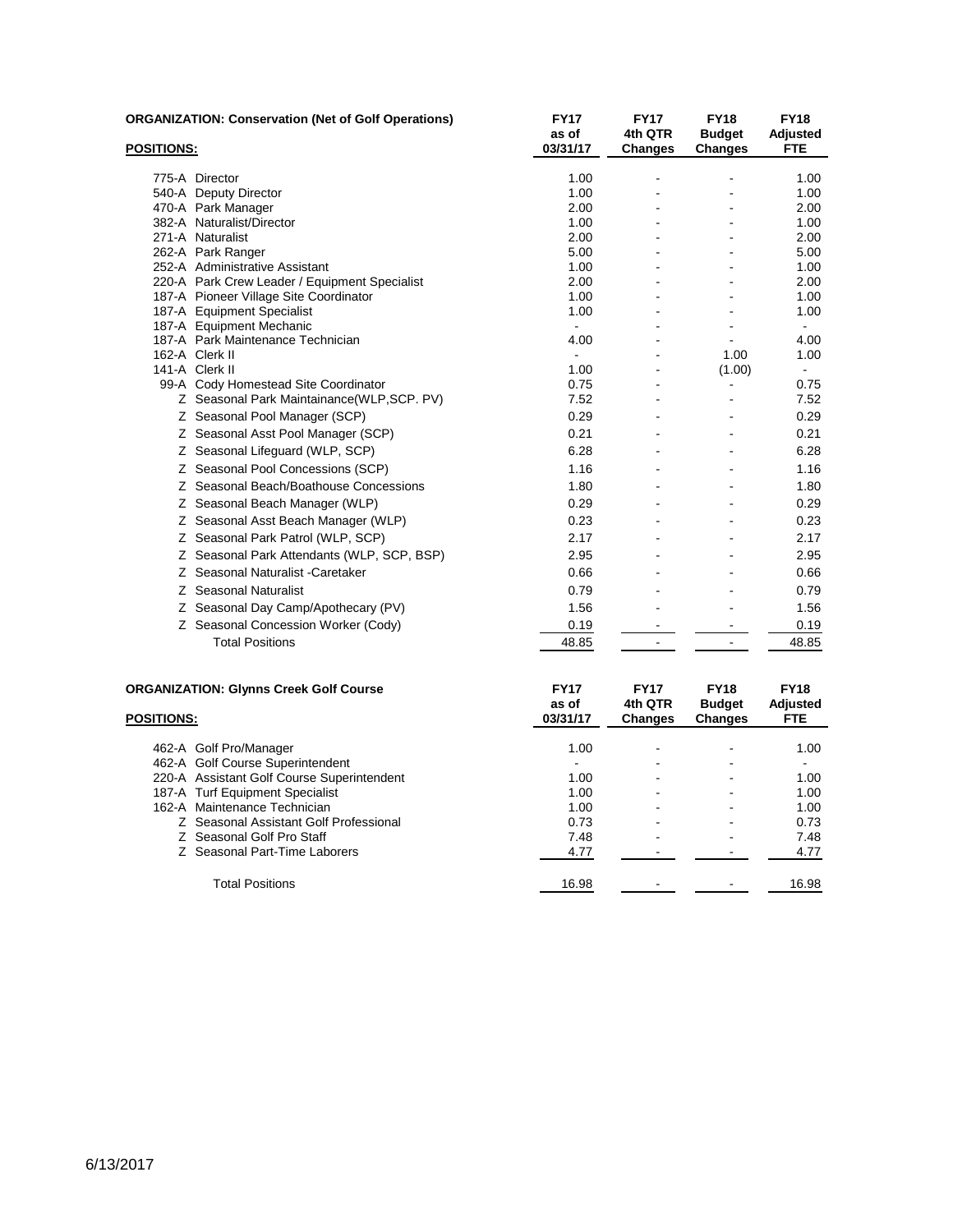|                   | <b>ORGANIZATION: Health</b>                      | <b>FY17</b><br>as of | <b>FY17</b><br>4th QTR | <b>FY18</b><br><b>Budget</b> | <b>FY18</b><br>Adjusted |
|-------------------|--------------------------------------------------|----------------------|------------------------|------------------------------|-------------------------|
| <b>POSITIONS:</b> |                                                  | 03/31/17             | <b>Changes</b>         | <b>Changes</b>               | FTE                     |
|                   |                                                  |                      |                        |                              | 1.00                    |
|                   | 805-A Health Director<br>571-A Deputy Director   | 1.00<br>1.00         |                        |                              | 1.00                    |
|                   | 470-A Clinical Services Coordinator              | 1.00                 |                        |                              | 1.00                    |
|                   | 417-A Community Health Coordinator               | 1.00                 |                        |                              | 1.00                    |
|                   | 417-A Environmental Health Coordinator           | 1.00                 |                        |                              | 1.00                    |
|                   | 417-A Public Health Services Coordinator         | 1.00                 |                        |                              | 1.00                    |
|                   | 417-A Correctional Health Coordinator            | 1.00                 |                        |                              | 1.00                    |
|                   | 397-A Clinical Services Specialist               | 1.00                 |                        |                              | 1.00                    |
|                   | 366-A Public Health Nurse                        | 9.00                 |                        |                              | 9.00                    |
|                   | 355-A Community Health Consultant                | 5.00                 |                        |                              | 5.00                    |
|                   | 355-A Community Health Intervention Specialist   | 1.00                 |                        |                              | 1.00                    |
|                   | 355-A Disease Intervention Specialist            | 1.00                 |                        |                              | 1.00                    |
|                   | 355-A Environmental Health Specialist            | 7.00                 |                        |                              | 7.00                    |
|                   | 323-A Child Health Consultant                    | 2.00                 |                        |                              | 2.00                    |
|                   | 271-A Community Dental Consultant                | 2.00                 |                        |                              | 2.00                    |
|                   | 271-A Administrative Office Assistant            |                      |                        |                              |                         |
|                   | 252-A Administrative Office Assistant            | 1.00                 |                        |                              | 1.00                    |
|                   | 230-A Public Health Nurse-LPN                    |                      |                        |                              | $\blacksquare$          |
|                   | 209-A Medical Assistant                          | 2.00                 |                        |                              | 2.00                    |
|                   | 198-A Medical Lab Technician                     | 0.75                 |                        |                              | 0.75                    |
|                   | 177-A Lab Technician                             |                      |                        |                              |                         |
|                   | 162-A Resource Specialist                        | 2.00                 |                        |                              | 2.00                    |
|                   | 141-A Resource Assistant                         | 3.45                 |                        |                              | 3.45                    |
|                   | Z Interpreters                                   |                      |                        |                              | $\blacksquare$          |
|                   | Z Dental Hygienist                               | ÷                    |                        |                              | $\blacksquare$          |
|                   | Z Environmental Health Intern                    | 0.25                 |                        |                              | 0.25                    |
|                   | Z Health Services Professional                   | 2.07                 | $\sim$                 | $\sim$                       | 2.07                    |
|                   |                                                  |                      |                        |                              |                         |
|                   | <b>Total Positions</b>                           | 46.52                |                        |                              | 46.52                   |
|                   |                                                  |                      |                        |                              |                         |
|                   | <b>ORGANIZATION: Human Resources</b>             | <b>FY17</b>          | <b>FY17</b>            | <b>FY18</b>                  | <b>FY18</b>             |
|                   |                                                  | as of                | 4th QTR                | <b>Budget</b>                | Adjusted                |
| <b>POSITIONS:</b> |                                                  | 03/31/17             | <b>Changes</b>         | <b>Changes</b>               | FTE                     |
|                   |                                                  |                      |                        |                              |                         |
|                   | 805-A Assistant County Administrator             | 0.50                 |                        |                              | 0.50                    |
|                   | 323-A Human Resources Generalist                 | 2.00                 |                        |                              | 2.00                    |
|                   | 198-A Benefits Coordinator                       | 1.00                 |                        |                              | 1.00                    |
|                   | <b>Total Positions</b>                           | 3.50                 |                        |                              | 3.50                    |
|                   |                                                  |                      |                        |                              |                         |
|                   | <b>ORGANIZATION: Juvenile Detention Services</b> | <b>FY17</b>          | <b>FY17</b>            | <b>FY18</b>                  | <b>FY18</b>             |
|                   |                                                  | as of                | 4th QTR                | <b>Budget</b>                | Adjusted                |
| <b>POSITIONS:</b> |                                                  | 03/31/17             | <b>Changes</b>         | <b>Changes</b>               | <b>FTE</b>              |
|                   |                                                  |                      |                        |                              |                         |
|                   | 571-A Juvenile Detention Center Director         | 1.00                 |                        |                              | 1.00                    |
|                   | 323-A Shift Supervisor                           | 2.00                 | $\blacksquare$         | $\blacksquare$               | 2.00                    |
|                   | 215-A Detenton Youth Supervisor                  | 12.40                |                        | 1.00                         | 13.40                   |
|                   | <b>Total Positions</b>                           | 15.40                |                        | 1.00                         | 16.40                   |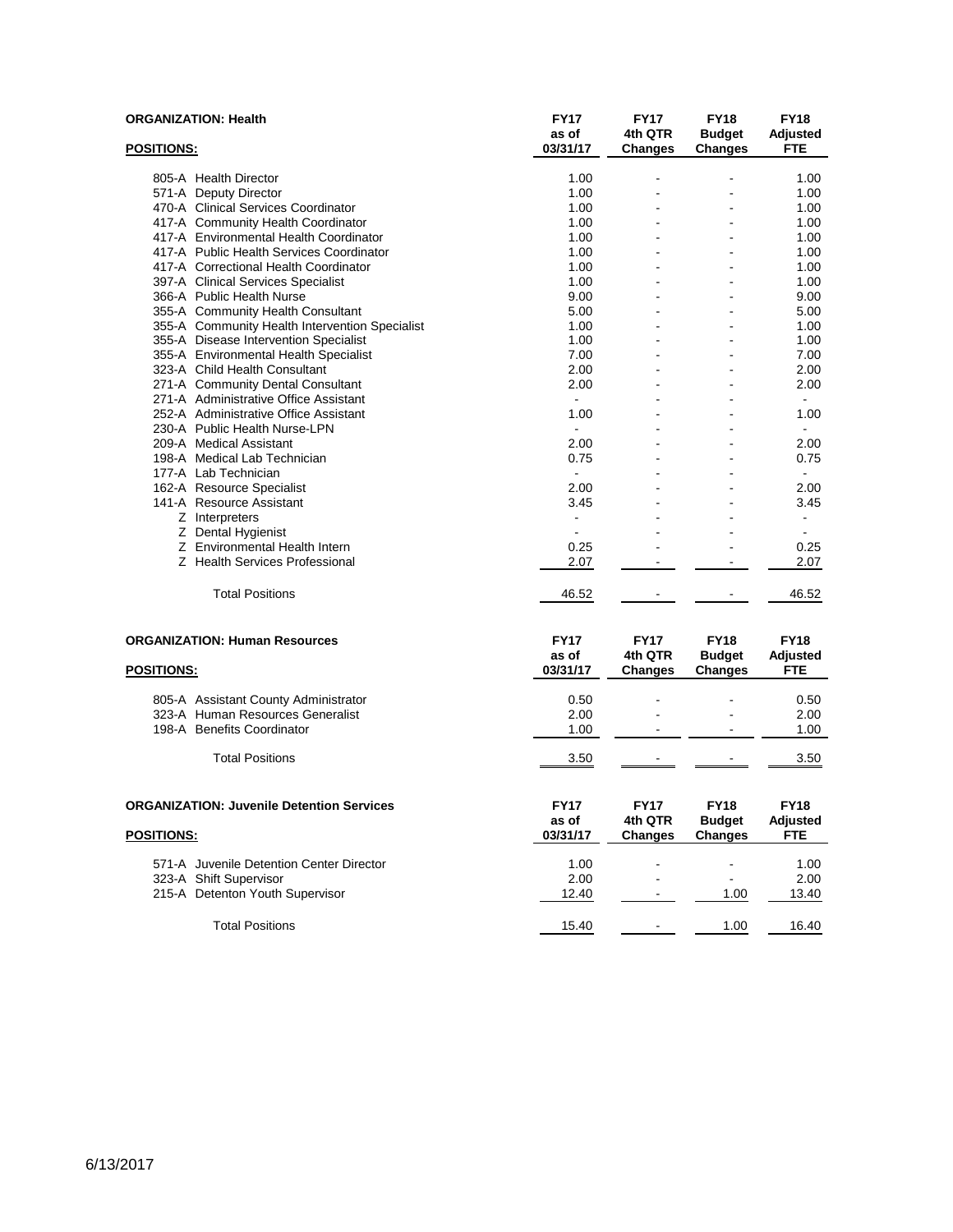| <b>ORGANIZATION: Planning &amp; Development</b> | <b>FY17</b>       | <b>FY17</b>               | <b>FY18</b>              | <b>FY18</b>      |
|-------------------------------------------------|-------------------|---------------------------|--------------------------|------------------|
|                                                 | as of             | 4th QTR                   | <b>Budget</b>            | Adjusted         |
| <b>POSITIONS:</b>                               | 03/31/17          | <b>Changes</b>            | Changes                  | <b>FTE</b>       |
| 608-A Planning & Development Director           | 1.00              |                           |                          | 1.00             |
| 314-C Building Inspector                        | 1.00              |                           |                          | 1.00             |
| 252-A Planning & Development Specialist         | 1.00              |                           |                          | 1.00             |
| 162-A Clerk III                                 | 0.50              |                           | 0.25                     | 0.75             |
| Z Weed/Zoning Enforcement Aide                  | 0.58              |                           |                          | 0.58             |
| Z Planning Intern                               | 0.25              |                           |                          | 0.25             |
| <b>Total Positions</b>                          | 4.33              |                           | 0.25                     | 4.58             |
|                                                 |                   |                           |                          |                  |
| <b>ORGANIZATION: Recorder</b>                   | <b>FY17</b>       | <b>FY17</b>               | <b>FY18</b>              | <b>FY18</b>      |
| <b>POSITIONS:</b>                               | as of<br>03/31/17 | 4th QTR<br><b>Changes</b> | <b>Budget</b><br>Changes | Adjusted<br>FTE. |
| X Recorder                                      | 1.00              |                           |                          | 1.00             |
| Y Second Deputy                                 | 1.00              |                           |                          | 1.00             |
| 496-A Operations Manager                        | 1.00              |                           |                          | 1.00             |
| 191-C Real Estate Specialist                    | 1.00              |                           |                          | 1.00             |
| 191-C Vital Records Specialist                  | 1.00              |                           |                          | 1.00             |
| 162-C Clerk III                                 | 1.00              |                           |                          | 1.00             |
| 141-C Clerk II                                  | 4.50              |                           |                          | 4.50             |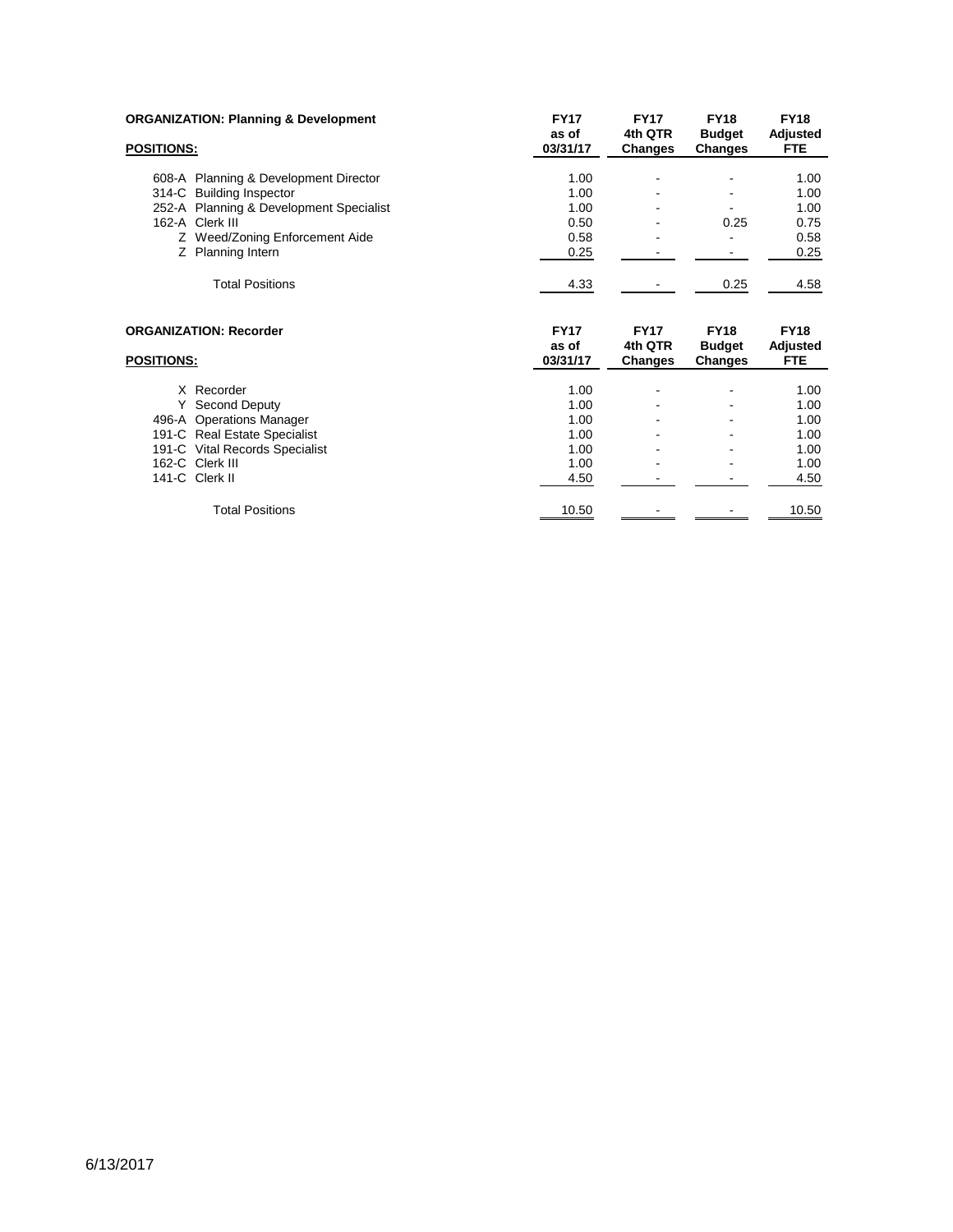| <b>ORGANIZATION: Secondary Roads</b> |                                      | <b>FY17</b><br>as of | <b>FY17</b><br>4th QTR | <b>FY18</b><br><b>Budget</b> | <b>FY18</b><br>Adjusted |
|--------------------------------------|--------------------------------------|----------------------|------------------------|------------------------------|-------------------------|
| <b>POSITIONS:</b>                    |                                      | 03/31/17             | <b>Changes</b>         | Changes                      | <b>FTE</b>              |
|                                      | 864-A County Engineer                | 1.00                 |                        |                              | 1.00                    |
|                                      | 634-A Assistant County Engineer      | 1.00                 |                        |                              | 1.00                    |
|                                      | 417-A Fleet Manager                  | 0.60                 |                        |                              | 0.60                    |
|                                      | 430-A Secondary Roads Superintendent | 1.00                 |                        |                              | 1.00                    |
|                                      | 316-A Roadside Vegetation Specialist | 1.00                 |                        |                              | 1.00                    |
|                                      | 300-A Engineering Aide II            | 2.00                 |                        |                              | 2.00                    |
|                                      | 233-A Shop Supervisor                | 1.00                 |                        |                              | 1.00                    |
|                                      | 230-A Administrative Assistant       | 1.00                 |                        |                              | 1.00                    |
|                                      | 213-B Crew Leader/Operator I         | 3.00                 |                        |                              | 3.00                    |
|                                      | 204-A Office Leader                  |                      |                        |                              |                         |
|                                      | 199-B Sign Crew Leader               | 1.00                 |                        |                              | 1.00                    |
|                                      | 187-B Mechanic                       | 2.00                 |                        |                              | 2.00                    |
|                                      | 187-B Shop Control Clerk             | 1.00                 |                        |                              | 1.00                    |
|                                      | 174-B Heavy Equipment Operator III   | 7.00                 |                        |                              | 7.00                    |
|                                      | 174-B Roadside Vegetation Technician |                      |                        | 1.00                         | 1.00                    |
|                                      | 174-B Sign Crew Technician           | 1.00                 |                        |                              | 1.00                    |
|                                      | 163-B Truck Crew Coordinator         | 1.00                 |                        |                              | 1.00                    |
|                                      | 162-A Office Assistant               | 1.00                 |                        |                              | 1.00                    |
|                                      | 162-A Clerk III                      |                      |                        |                              | $\blacksquare$          |
|                                      | 153-B Truck Driver/Laborer           | 10.00                |                        | (1.00)                       | 9.00                    |
|                                      | 143-B Service Technician             | 1.00                 |                        |                              | 1.00                    |
|                                      | Z Engineering Intern                 | 0.25                 |                        |                              | 0.25                    |
|                                      | Z Seasonal Maintenance Worker        | 0.30                 |                        |                              | 0.30                    |
| Z.                                   | Eldridge Garage Caretaker            |                      |                        |                              |                         |
|                                      | <b>Total Positions</b>               | 37.15                |                        |                              | 37.15                   |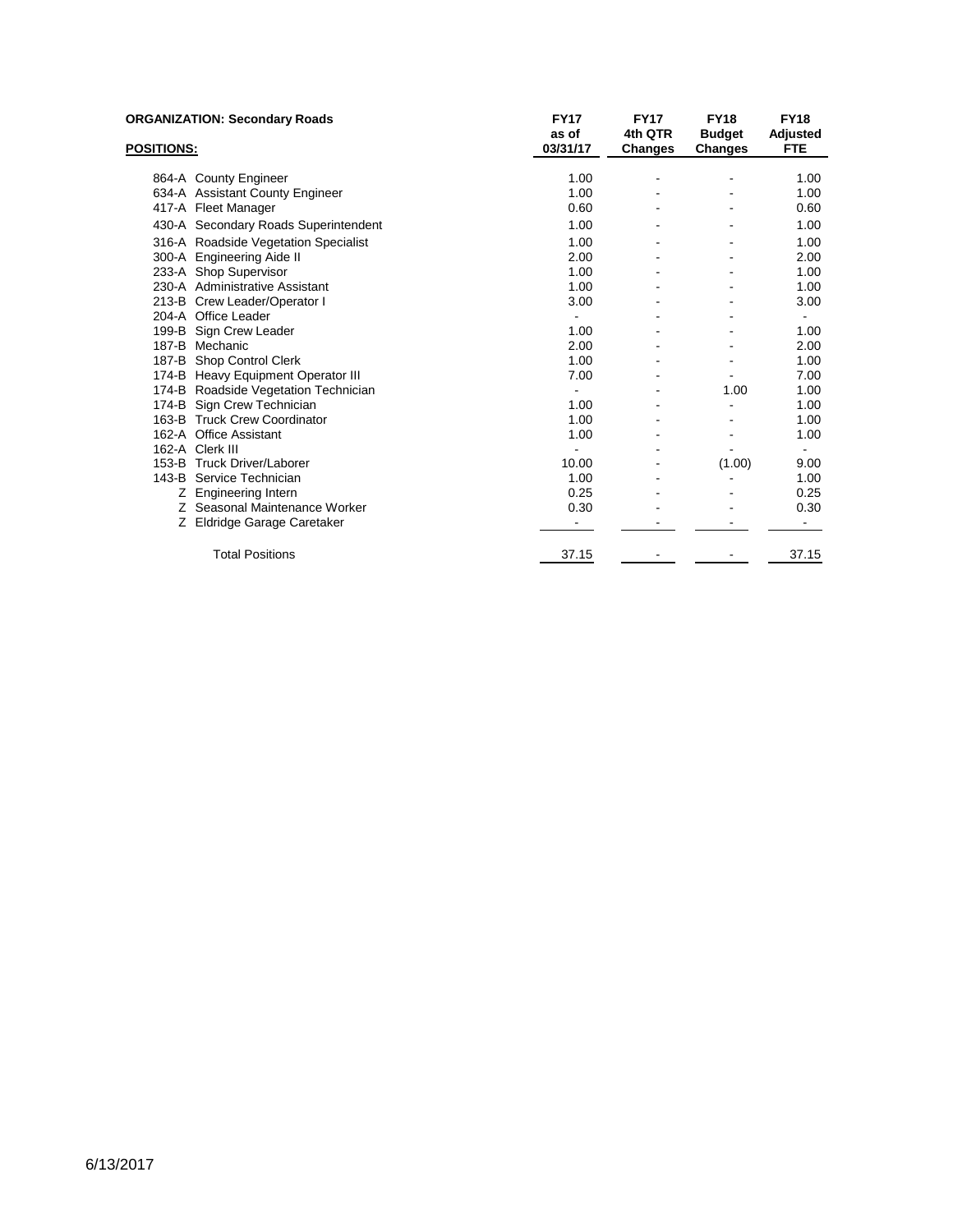|                   | <b>ORGANIZATION: Sheriff</b>                   | <b>FY17</b><br>as of | <b>FY17</b><br>4th QTR    | <b>FY18</b><br><b>Budget</b> | <b>FY18</b><br>Adjusted |
|-------------------|------------------------------------------------|----------------------|---------------------------|------------------------------|-------------------------|
| <b>POSITIONS:</b> |                                                | 03/31/17             | <b>Changes</b>            | <b>Changes</b>               | FTE                     |
|                   | X Sheriff                                      | 1.00                 | ä,                        |                              | 1.00                    |
|                   | Y Chief Deputy                                 | 2.00                 |                           |                              | 2.00                    |
|                   | Y Chief Deputy - Captain                       | $\blacksquare$       | 1.00                      |                              | 1.00                    |
|                   | 705-A Jail Administrator                       |                      | $\overline{a}$            |                              |                         |
|                   | 571-A Assistant Jail Administrator             | 1.00                 |                           |                              | 1.00                    |
|                   | 540-A Assistant Jail Administrator             |                      |                           |                              |                         |
|                   | 519-A Captain                                  | 1.00                 | (1.00)                    |                              | $\blacksquare$          |
|                   | 464-A Lieutenant                               | 3.00                 |                           |                              | 3.00                    |
|                   | 451-E Training Sergeant                        | 1.00                 |                           |                              | 1.00                    |
|                   | 451-E Sergeant                                 | 6.00                 |                           |                              | 6.00                    |
|                   | 430-A Shift Commander (Corrections Lieutenant) | 2.00                 |                           |                              | 2.00                    |
|                   | 406-A Shift Commander (Corrections Lieutenant) |                      |                           |                              |                         |
|                   | 332-A Corrections Sergeant                     | 14.00                |                           |                              | 14.00                   |
|                   | 332-A Food Service Manager                     | 1.00                 |                           |                              | 1.00                    |
|                   | 329-E Deputy                                   | 30.00                |                           |                              | 30.00                   |
|                   | 323-A Program Services Coordinator             | 2.00                 |                           |                              | 2.00                    |
|                   | 289-A Classification Specialist                | 2.00                 |                           |                              | 2.00                    |
|                   | 271-A Office Administrator                     | 1.00                 |                           |                              | 1.00                    |
|                   | 262-A Lead Bailiff                             | 1.00                 |                           |                              | 1.00                    |
|                   | 246-H Correction Officer                       | 59.00                |                           |                              | 59.00                   |
| 220-A Bailiff     |                                                | 12.40                |                           |                              | 12.40                   |
|                   | 220-A Senior Accounting Clerk-Receptionist     | 1.00                 |                           |                              | 1.00                    |
|                   | 198-A Court Compliance Coordinator             | 2.00                 |                           |                              | 2.00                    |
|                   | 198-A Alternative Sentencing Coordinator       | 1.00                 |                           |                              | 1.00                    |
|                   | 177-C Senior Clerk                             | 1.00                 |                           |                              | 1.00                    |
|                   | 220-C Senior Accounting Clerk                  | 2.00                 |                           |                              | 2.00                    |
|                   | 177-C Inmate Services Clerk                    | 1.00                 |                           |                              | 1.00                    |
|                   | 176-H Jail Custodian/Correction Officer        | 4.00                 |                           |                              | 4.00                    |
| 176-C Cook        |                                                | 3.60                 |                           | 0.40                         | 4.00                    |
|                   | 162-A Clerk III                                | 3.60                 | $\overline{a}$            | $\mathbf{r}$                 | 3.60                    |
|                   | <b>Total Positions</b>                         | 158.60               |                           | 0.40                         | 159.00                  |
|                   | <b>ORGANIZATION: Supervisors, Board of</b>     | <b>FY17</b>          | <b>FY17</b>               | <b>FY18</b>                  | <b>FY18</b>             |
| <b>POSITIONS:</b> |                                                | as of<br>03/31/17    | 4th QTR<br><b>Changes</b> | <b>Budget</b><br>Changes     | Adjusted<br>FTE         |
|                   | X Supervisor, Chairman                         | 1.00                 |                           |                              | 1.00                    |
|                   | X Supervisor                                   | 4.00                 | $\blacksquare$            |                              | 4.00                    |
|                   | <b>Total Positions</b>                         | 5.00                 | $\overline{a}$            | $\overline{\phantom{a}}$     | 5.00                    |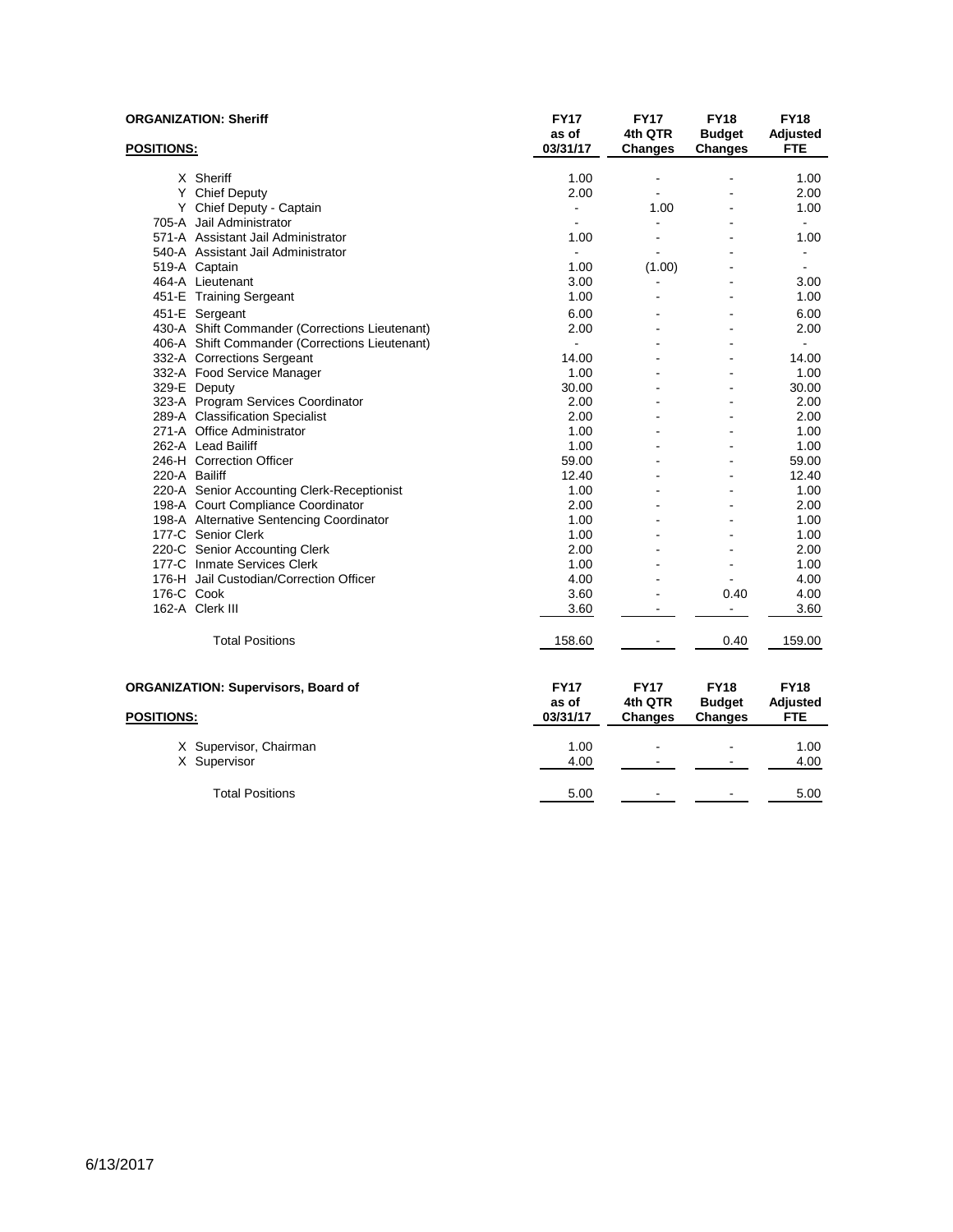| <b>ORGANIZATION: Treasurer</b>        | <b>FY17</b><br>as of | <b>FY17</b><br>4th QTR | <b>FY18</b><br><b>Budget</b> | <b>FY18</b><br>Adjusted |
|---------------------------------------|----------------------|------------------------|------------------------------|-------------------------|
| <b>POSITIONS:</b>                     | 03/31/17             | <b>Changes</b>         | Changes                      | FTE.                    |
| X Treasurer                           | 1.00                 | $\sim$                 | $\overline{\phantom{0}}$     | 1.00                    |
| 611-A Financial Management Supervisor | 1.00                 |                        | $\blacksquare$               | 1.00                    |
| 556-A Operations Manager              | 1.00                 |                        | $\blacksquare$               | 1.00                    |
| 382-A County General Store Manager    | 1.00                 |                        | $\overline{\phantom{a}}$     | 1.00                    |
| 332-A Tax Accounting Specialist       | 1.00                 |                        | ٠                            | 1.00                    |
| 332-A Motor Vehicle Supervisor        | 1.00                 |                        | $\blacksquare$               | 1.00                    |
| 191-C Cashier                         | 1.00                 |                        | $\overline{\phantom{a}}$     | 1.00                    |
| 177-C Accounting Clerk - Treasurer    | 3.00                 |                        | $\blacksquare$               | 3.00                    |
| 162-C Clerk III                       | 1.00                 |                        |                              | 1.00                    |
| 151-C Multi-Service Clerk             | 17.00                |                        |                              | 17.00                   |
|                                       |                      |                        |                              | ۰                       |
|                                       | 28.00                |                        |                              | 28.00                   |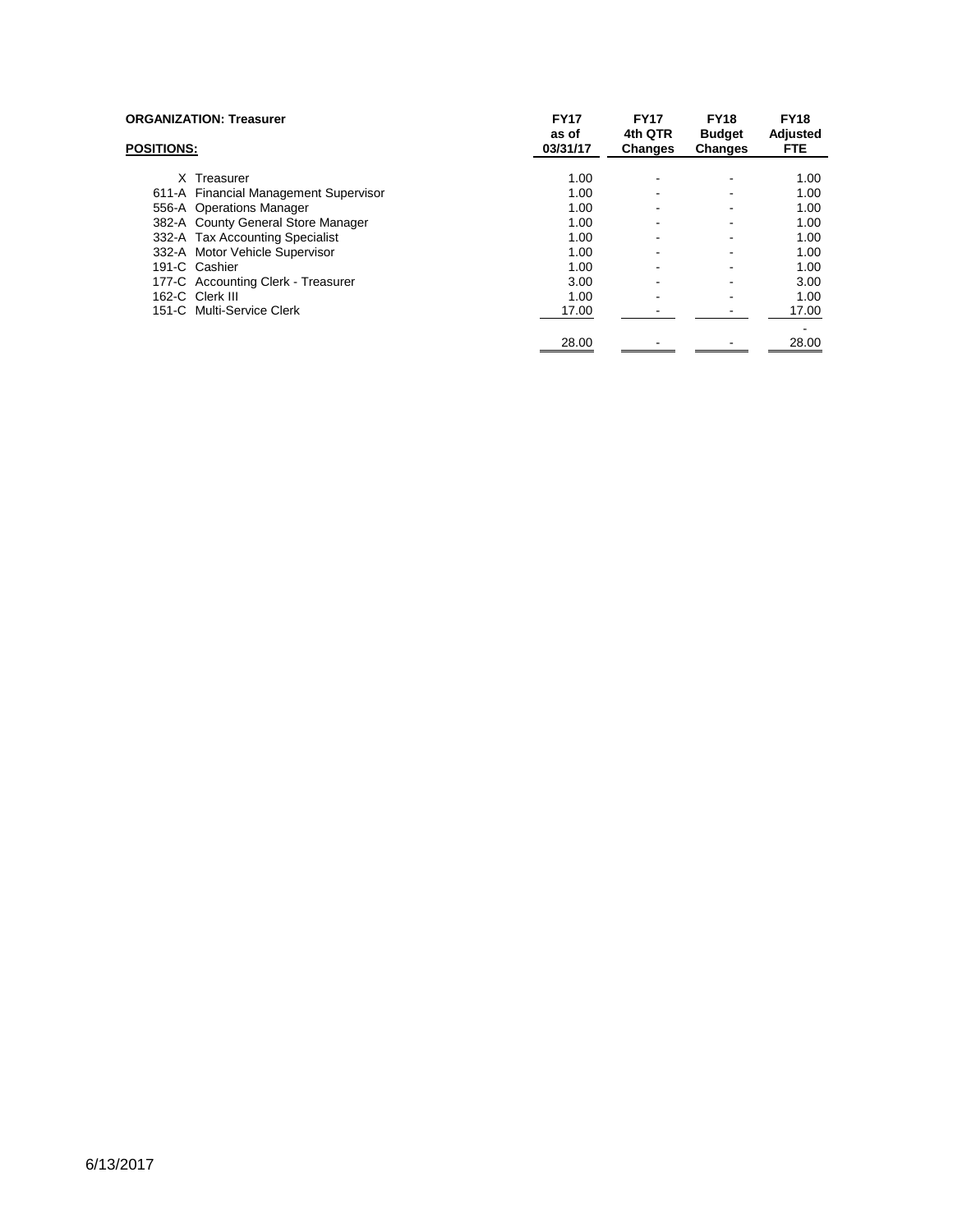#### SCOTT COUNTY FY 18 APPROPRIATIONS SUMMARY

|                                     | <b>FY18</b>      | <b>Budget</b>  | <b>FY18</b>   |
|-------------------------------------|------------------|----------------|---------------|
| <b>Description</b>                  | Adopted          | <b>Changes</b> | Appropriated  |
|                                     |                  |                |               |
| Administration                      | \$<br>768,252    | \$             | \$<br>768,252 |
| Attorney                            | 4,344,262        |                | 4,344,262     |
| Auditor                             | 1,685,051        |                | 1,685,051     |
| <b>Authorized Agencies</b>          | 10,033,269       |                | 10,033,269    |
| Capital Improvements (general)      | 5,457,376        |                | 5,457,376     |
| <b>Community Services</b>           | 5,484,204        |                | 5,484,204     |
| Conservation (net of golf course)   | 3,606,739        |                | 3,606,739     |
| Debt Service (net of refunded debt) | 3,389,950        |                | 3,389,950     |
| Facility & Support Services         | 3,633,378        |                | 3,633,378     |
| Health                              | 6,558,281        |                | 6,558,281     |
| Human Resources                     | 435,170          |                | 435,170       |
| <b>Human Services</b>               | 78,452           |                | 78,452        |
| Information Technology              | 2,664,091        |                | 2,664,091     |
| Juvenile Court Services             | 1,499,844        |                | 1,499,844     |
| Non-Departmental                    | 724,273          |                | 724,273       |
| Planning & Development              | 442,495          |                | 442,495       |
| Recorder                            | 828,096          |                | 828,096       |
| Secondary Roads                     | 8,419,000        |                | 8,419,000     |
| Sheriff                             | 15,895,200       |                | 15,895,200    |
| Supervisors                         | 331,075          |                | 331,075       |
| Treasurer                           | 2,183,042        |                | 2,183,042     |
|                                     |                  |                |               |
| <b>SUBTOTAL</b>                     | 78,461,500       |                | 78,461,500    |
| <b>Golf Course Operations</b>       | 1,193,981        |                | 1,193,981     |
| <b>TOTAL</b>                        | 79,655,481<br>\$ | \$             | \$79,655,481  |
|                                     |                  |                |               |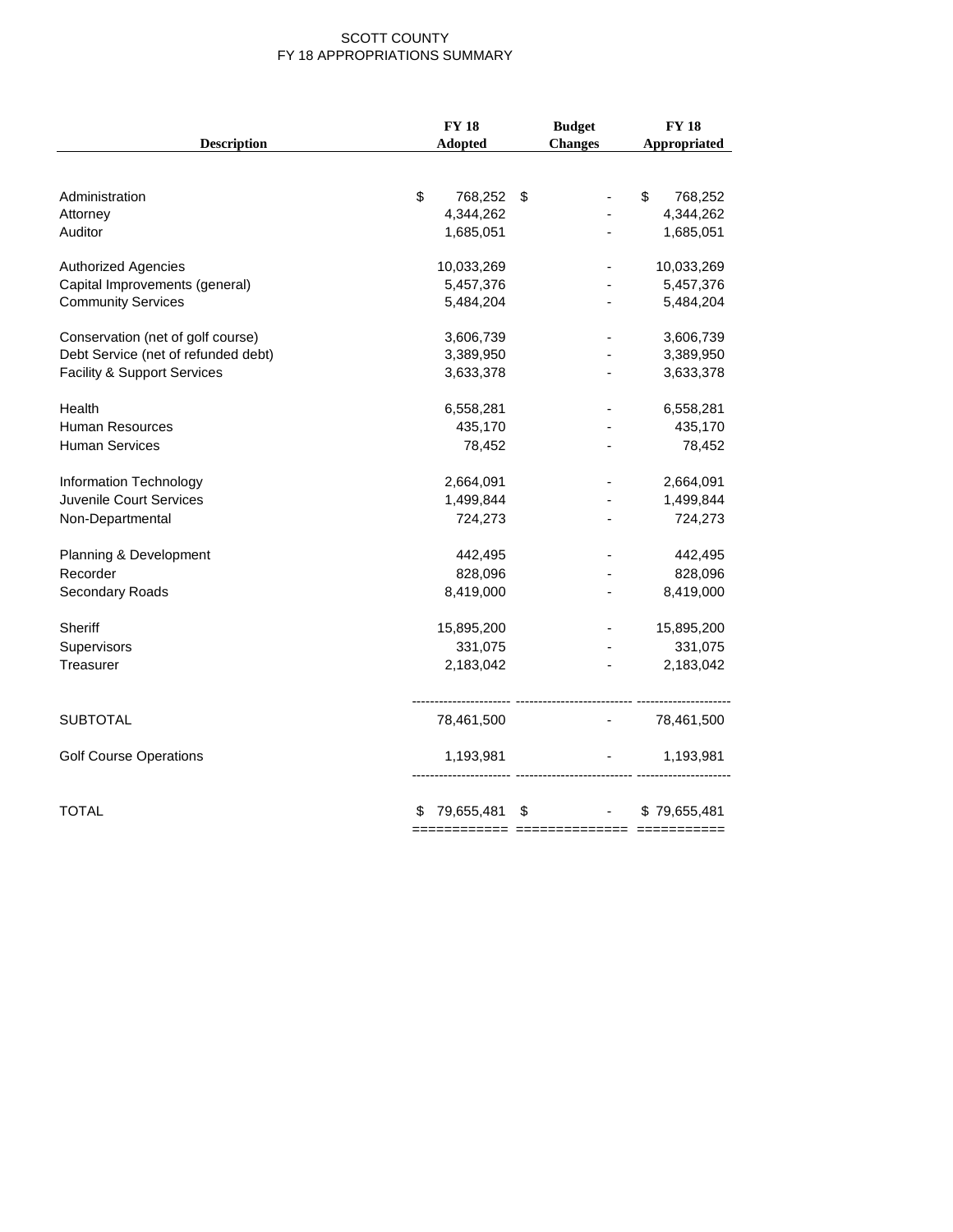| <b>Description</b>                    | Original<br><b>Budget</b>       | <b>Budget</b><br><b>Changes</b> | <b>Adjusted</b><br><b>Budget</b> |
|---------------------------------------|---------------------------------|---------------------------------|----------------------------------|
| ORGANIZATION: ADMINISTRATION          |                                 |                                 |                                  |
| <b>APPROPRIATIONS</b>                 |                                 |                                 |                                  |
| <b>Personal Services</b>              | 750,327                         |                                 | 750,327                          |
| <b>Expenses</b><br>Supplies           | 16,225<br>1,700                 |                                 | 16,225<br>1,700                  |
| <b>TOTAL APPROPRIATIONS</b>           | 768,252<br>==================== |                                 | 768,252                          |
| ORGANIZATION: ATTORNEY                |                                 |                                 |                                  |
| <b>APPROPRIATIONS</b>                 |                                 |                                 |                                  |
| <b>Personal Services</b><br>Equipment | 3,245,989<br>$\overline{a}$     | $\sim 100$                      | 3,245,989                        |
| Expenses<br>Supplies                  | 1,049,273<br>49,000             |                                 | 1,049,273<br>49,000              |
| <b>TOTAL APPROPRIATIONS</b>           | 4,344,262                       |                                 | 4,344,262                        |
| ORGANIZATION: AUDITOR                 |                                 |                                 |                                  |
| <b>APPROPRIATIONS</b>                 |                                 |                                 |                                  |
| <b>Personal Services</b><br>Expenses  | 1,379,836<br>270,615            |                                 | 1,379,836<br>270,615             |
| Supplies                              | 34,600                          |                                 | 34,600                           |
| <b>TOTAL APPROPRIATIONS</b>           | 1,685,051                       |                                 | 1,685,051                        |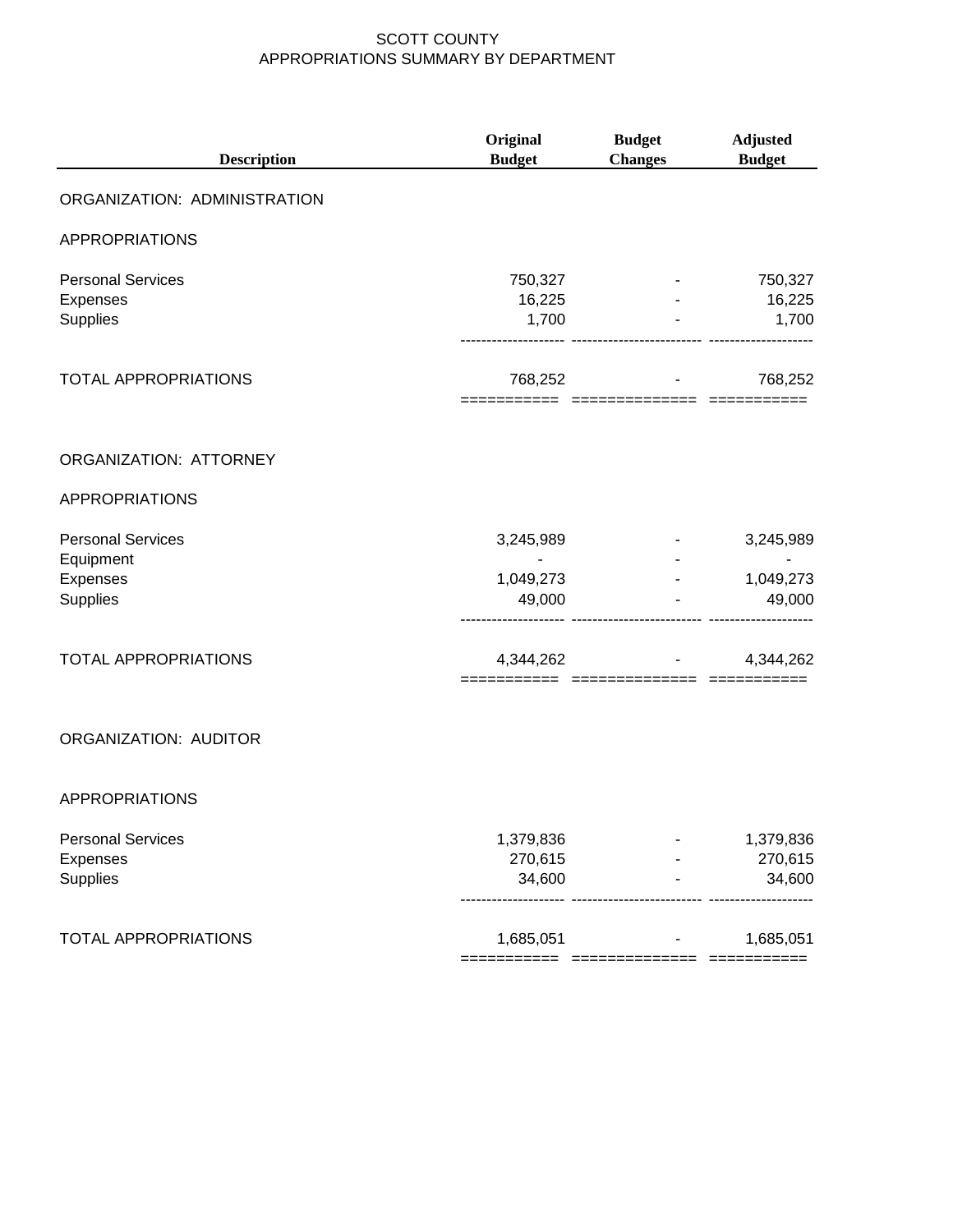| <b>Description</b>                                                        | Original<br><b>Budget</b>            | <b>Budget</b><br><b>Changes</b>                     | <b>Adjusted</b><br><b>Budget</b>     |
|---------------------------------------------------------------------------|--------------------------------------|-----------------------------------------------------|--------------------------------------|
| ORGANIZATION: CAPITAL IMPROVEMENTS (GENERAL)                              |                                      |                                                     |                                      |
| <b>APPROPRIATIONS</b>                                                     |                                      |                                                     |                                      |
| Capital Improvements                                                      | 5,457,376                            | <b>Harry Committee</b><br>----- ------------------- | 5,457,376                            |
| <b>TOTAL APPROPRIATIONS</b>                                               | 5,457,376                            | ===========================                         | 5,457,376<br>$=$ ==========          |
| ORGANIZATION: COMMUNITY SERVICES                                          |                                      |                                                     |                                      |
| <b>APPROPRIATIONS</b>                                                     |                                      |                                                     |                                      |
| <b>Personal Services</b><br>Equipment<br>Expenses<br>Supplies             | 954,680<br>508<br>4,523,819<br>5,197 | ------------------                                  | 954,680<br>508<br>4,523,819<br>5,197 |
| <b>TOTAL APPROPRIATIONS</b>                                               | 5,484,204                            |                                                     | 5,484,204                            |
| ORGANIZATION: CONSERVATION                                                |                                      |                                                     |                                      |
| <b>APPROPRIATIONS</b>                                                     |                                      |                                                     |                                      |
| <b>Personal Services</b><br><b>Capital Outlay</b><br>Expenses<br>Supplies | 2,643,027<br>508,903<br>454,809      |                                                     | 2,643,027<br>508,903<br>454,809      |
| <b>TOTAL APPROPRIATIONS</b>                                               | 3,606,739                            |                                                     | 3,606,739                            |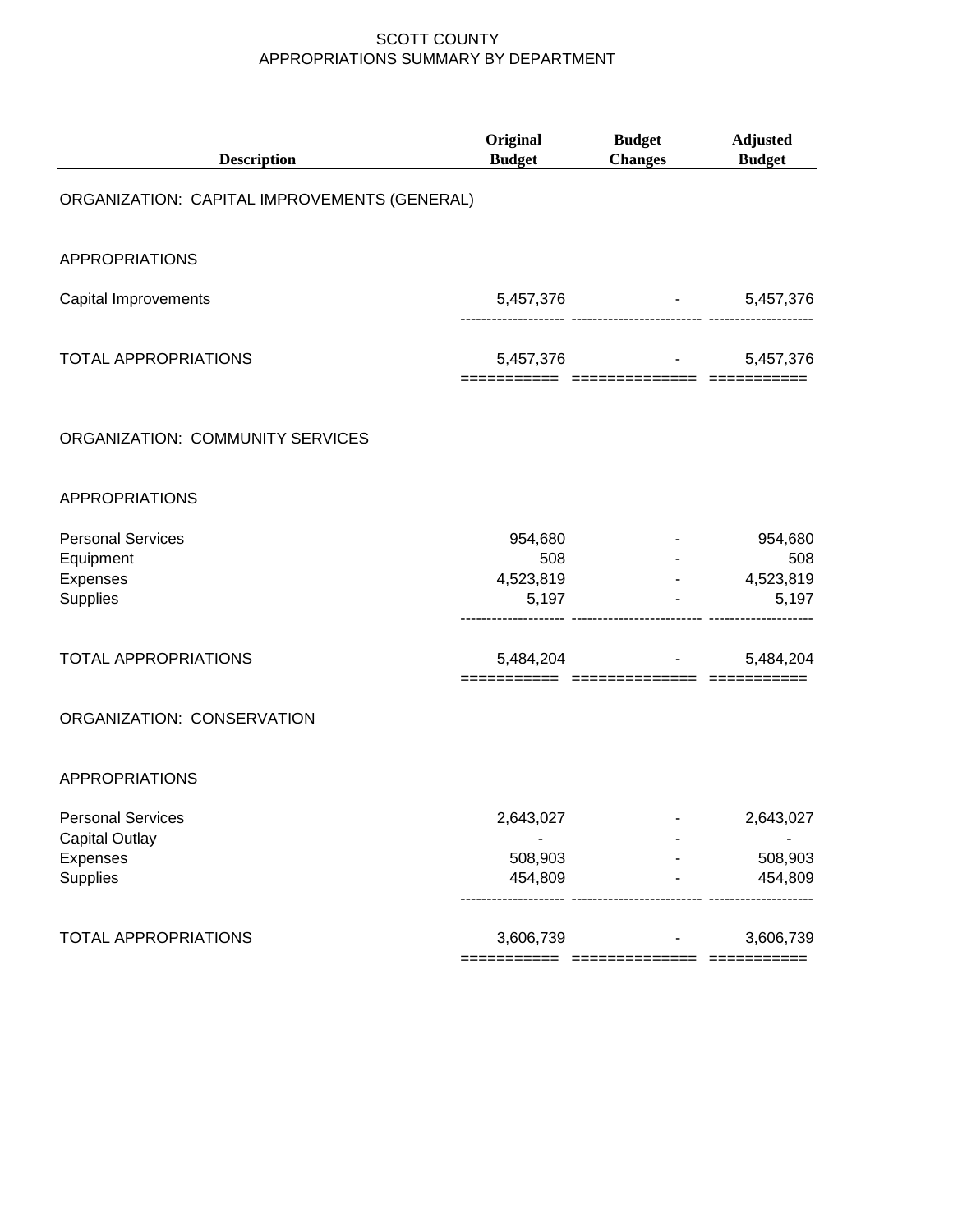| <b>Description</b>                                            | Original<br><b>Budget</b>                  | <b>Budget</b><br><b>Changes</b> | <b>Adjusted</b><br><b>Budget</b>                                         |
|---------------------------------------------------------------|--------------------------------------------|---------------------------------|--------------------------------------------------------------------------|
| ORGANIZATION: GLYNNS CREEK GOLF COURSE                        |                                            |                                 |                                                                          |
| <b>APPROPRIATIONS</b>                                         |                                            |                                 |                                                                          |
| <b>Personal Services</b><br>Equipment<br>Expenses<br>Supplies | 700,127<br>166,859<br>111,890<br>215,105   |                                 | 700,127<br>166,859<br>111,890<br><b>All Contract Contract</b><br>215,105 |
| <b>TOTAL APPROPRIATIONS</b>                                   |                                            | 1,193,981 - 1,193,981           |                                                                          |
| ORGANIZATION: DEBT SERVICE                                    |                                            |                                 |                                                                          |
| <b>APPROPRIATIONS</b>                                         |                                            |                                 |                                                                          |
| <b>Debt Service</b><br><b>Expenses</b>                        | 3,389,950                                  |                                 | 3,389,950                                                                |
| <b>TOTAL APPROPRIATIONS</b>                                   |                                            | $3,389,950$ -                   | 3,389,950                                                                |
| ORGANIZATION: FACILITY AND SUPPORT SERVICES                   |                                            |                                 |                                                                          |
| <b>APPROPRIATIONS</b>                                         |                                            |                                 |                                                                          |
| <b>Personal Services</b><br>Equipment<br>Expenses<br>Supplies | 1,791,320<br>9,350<br>1,633,458<br>199,250 |                                 | 1,791,320<br>9,350<br>1,633,458<br>199,250                               |
| <b>TOTAL APPROPRIATIONS</b>                                   | 3,633,378                                  |                                 | 3,633,378                                                                |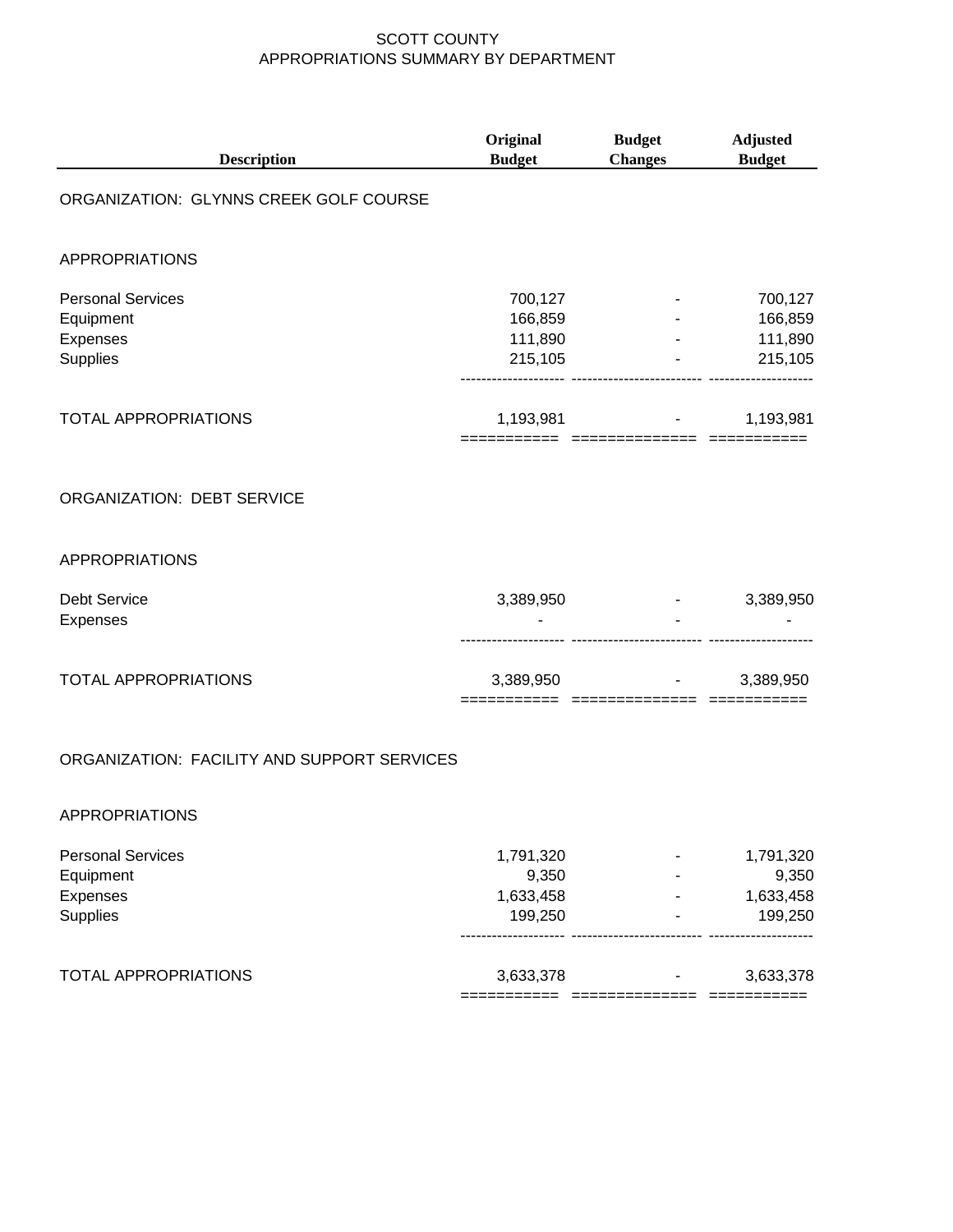| <b>Description</b>            | <b>Budget</b>       | <b>Changes</b>                                                     | <b>Budget</b>       |
|-------------------------------|---------------------|--------------------------------------------------------------------|---------------------|
| ORGANIZATION: HEALTH          |                     |                                                                    |                     |
| <b>APPROPRIATIONS</b>         |                     |                                                                    |                     |
| <b>Personal Services</b>      | 4,327,991           | <b>Harry Committee</b>                                             | 4,327,991           |
| Expenses<br>Supplies          | 2,162,742<br>67,548 | $\sigma_{\rm{max}}=0.01$<br>---------- --------------------------- | 2,162,742<br>67,548 |
| TOTAL APPROPRIATIONS          | 6,558,281           |                                                                    | 6,558,281           |
| ORGANIZATION: HUMAN RESOURCES |                     |                                                                    |                     |
| <b>APPROPRIATIONS</b>         |                     |                                                                    |                     |
| <b>Personal Services</b>      | 326,470             |                                                                    | 326,470             |
| Expenses<br>Supplies          | 104,950<br>3,750    | ------------------                                                 | 104,950<br>3,750    |
| <b>TOTAL APPROPRIATIONS</b>   | 435,170             |                                                                    | 435,170             |
| ORGANIZATION: HUMAN SERVICES  |                     |                                                                    |                     |
| <b>APPROPRIATIONS</b>         |                     |                                                                    |                     |
| Equipment                     |                     |                                                                    |                     |
| Expenses<br>Supplies          | 60,800<br>17,652    |                                                                    | 60,800<br>17,652    |
| TOTAL APPROPRIATIONS          | 78,452              | and the state of the                                               | 78,452              |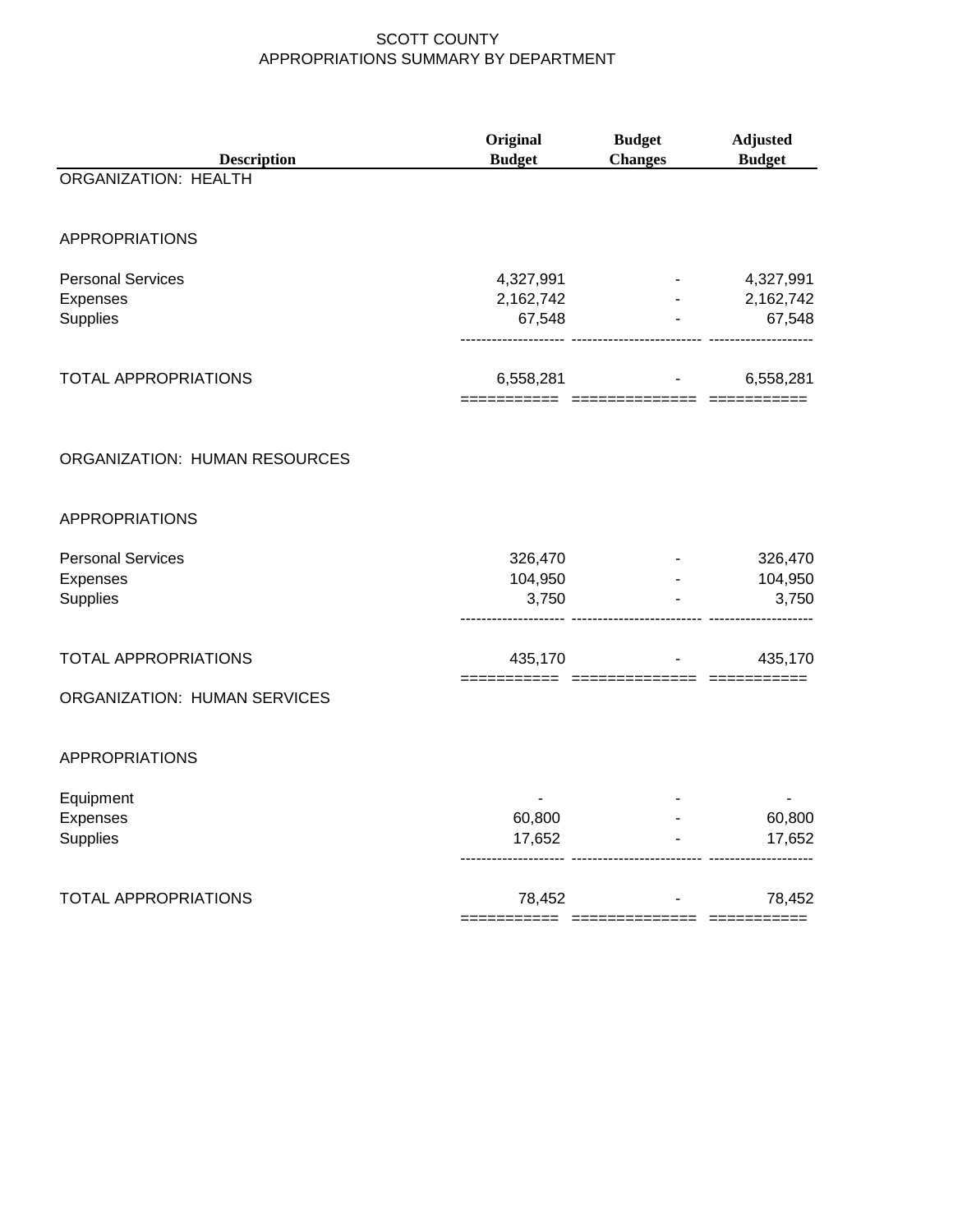| <b>Description</b>                                            | Original<br><b>Budget</b>                | <b>Budget</b><br><b>Changes</b> | <b>Adjusted</b><br><b>Budget</b>         |
|---------------------------------------------------------------|------------------------------------------|---------------------------------|------------------------------------------|
| ORGANIZATION: INFORMATION TECHNOLOGY                          |                                          |                                 |                                          |
| <b>APPROPRIATIONS</b>                                         |                                          |                                 |                                          |
| <b>Personal Services</b><br>Equipment<br>Expenses<br>Supplies | 1,519,391<br>6,000<br>1,132,800<br>5,900 | 86,085<br>$\blacksquare$        | 1,605,476<br>6,000<br>1,132,800<br>5,900 |
| <b>TOTAL APPROPRIATIONS</b>                                   | 2,664,091                                | 86,085                          | 2,750,176                                |
| ORGANIZATION: JUVENILE DETENTION SERVICES                     |                                          |                                 |                                          |
| <b>APPROPRIATIONS</b>                                         |                                          |                                 |                                          |
| <b>Personal Services</b><br>Equipment<br>Expenses<br>Supplies | 1,386,213<br>2,600<br>64,531<br>46,500   |                                 | 1,386,213<br>2,600<br>64,531<br>46,500   |
| <b>TOTAL APPROPRIATIONS</b>                                   | 1,499,844                                |                                 | 1,499,844                                |
| ORGANIZATION: NON-DEPARTMENTAL                                |                                          |                                 |                                          |
| <b>APPROPRIATIONS</b>                                         |                                          |                                 |                                          |
| <b>Personal Services</b><br>Expenses<br>Supplies              | 86,085<br>637,688<br>500                 | (86,085)                        | 637,688<br>500                           |
| <b>TOTAL APPROPRIATIONS</b>                                   | 724,273                                  | (86,085)                        | 638,188                                  |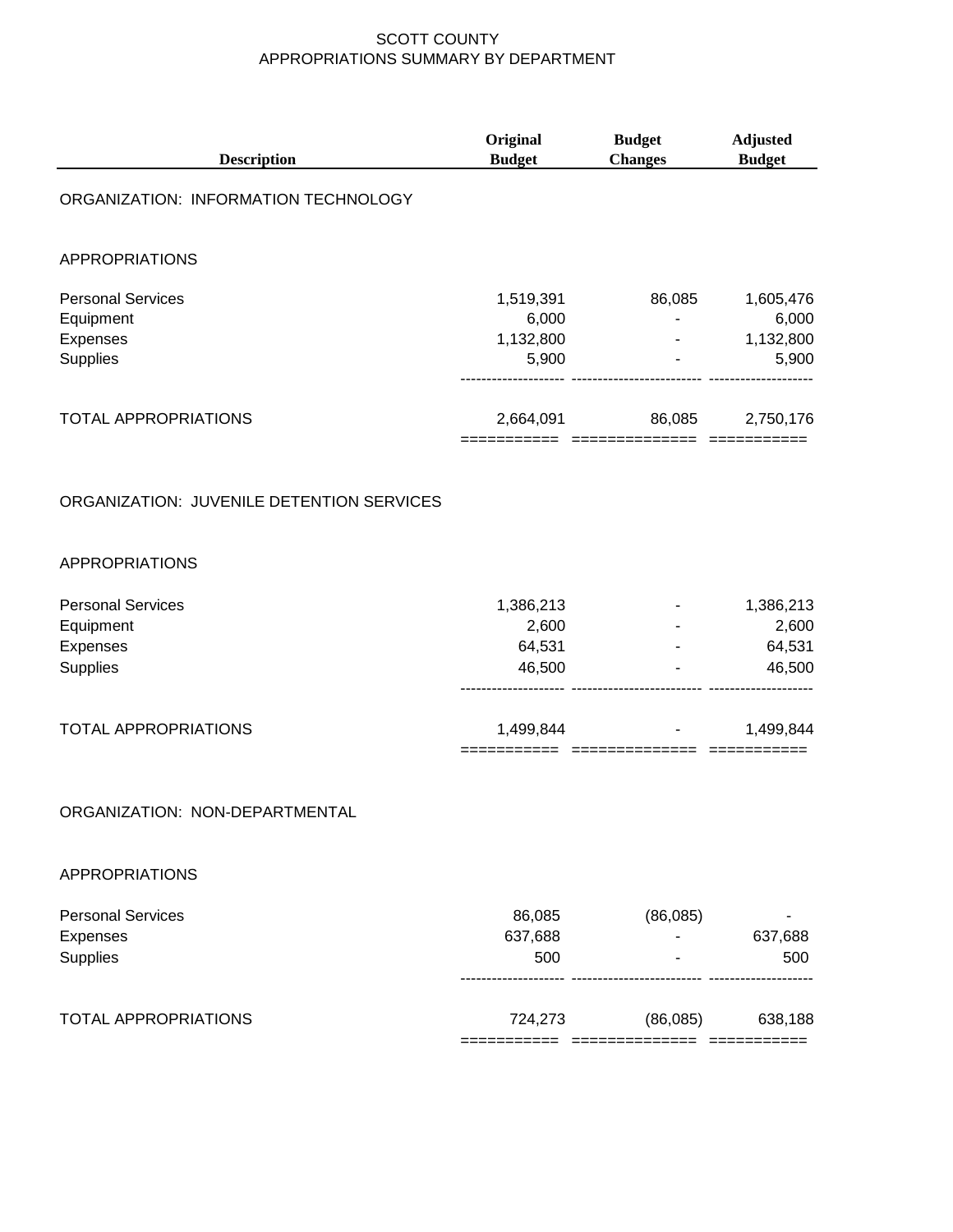| <b>Description</b>                                                                                                                        | Original<br><b>Budget</b>                                                   | <b>Budget</b><br><b>Changes</b>        | <b>Adjusted</b><br><b>Budget</b>                                            |
|-------------------------------------------------------------------------------------------------------------------------------------------|-----------------------------------------------------------------------------|----------------------------------------|-----------------------------------------------------------------------------|
| ORGANIZATION: PLANNING & DEVELOPMENT                                                                                                      |                                                                             |                                        |                                                                             |
| <b>APPROPRIATIONS</b>                                                                                                                     |                                                                             |                                        |                                                                             |
| <b>Personal Services</b><br>Expenses<br>Supplies                                                                                          | 386,975<br>52,320<br>3,200                                                  |                                        | 386,975<br>52,320<br>3,200                                                  |
| <b>TOTAL APPROPRIATIONS</b>                                                                                                               |                                                                             | 442,495 - 1<br>======================= | 442,495                                                                     |
| ORGANIZATION: RECORDER                                                                                                                    |                                                                             |                                        |                                                                             |
| <b>APPROPRIATIONS</b>                                                                                                                     |                                                                             |                                        |                                                                             |
| <b>Personal Services</b><br>Expenses<br>Supplies                                                                                          | 767,596<br>48,150<br>12,350                                                 |                                        | 767,596<br>48,150<br>12,350                                                 |
| <b>TOTAL APPROPRIATIONS</b>                                                                                                               |                                                                             | 828,096                                | 828,096                                                                     |
| ORGANIZATION: SECONDARY ROADS<br><b>APPROPRIATIONS</b>                                                                                    |                                                                             |                                        |                                                                             |
| Administration<br>Engineering<br><b>Bridges &amp; Culverts</b><br>Roads<br>Snow & Ice Control<br><b>Traffic Controls</b><br>Road Clearing | 310,000<br>515,000<br>205,000<br>2,610,000<br>468,000<br>245,500<br>231,000 |                                        | 310,000<br>515,000<br>205,000<br>2,610,000<br>468,000<br>245,500<br>231,000 |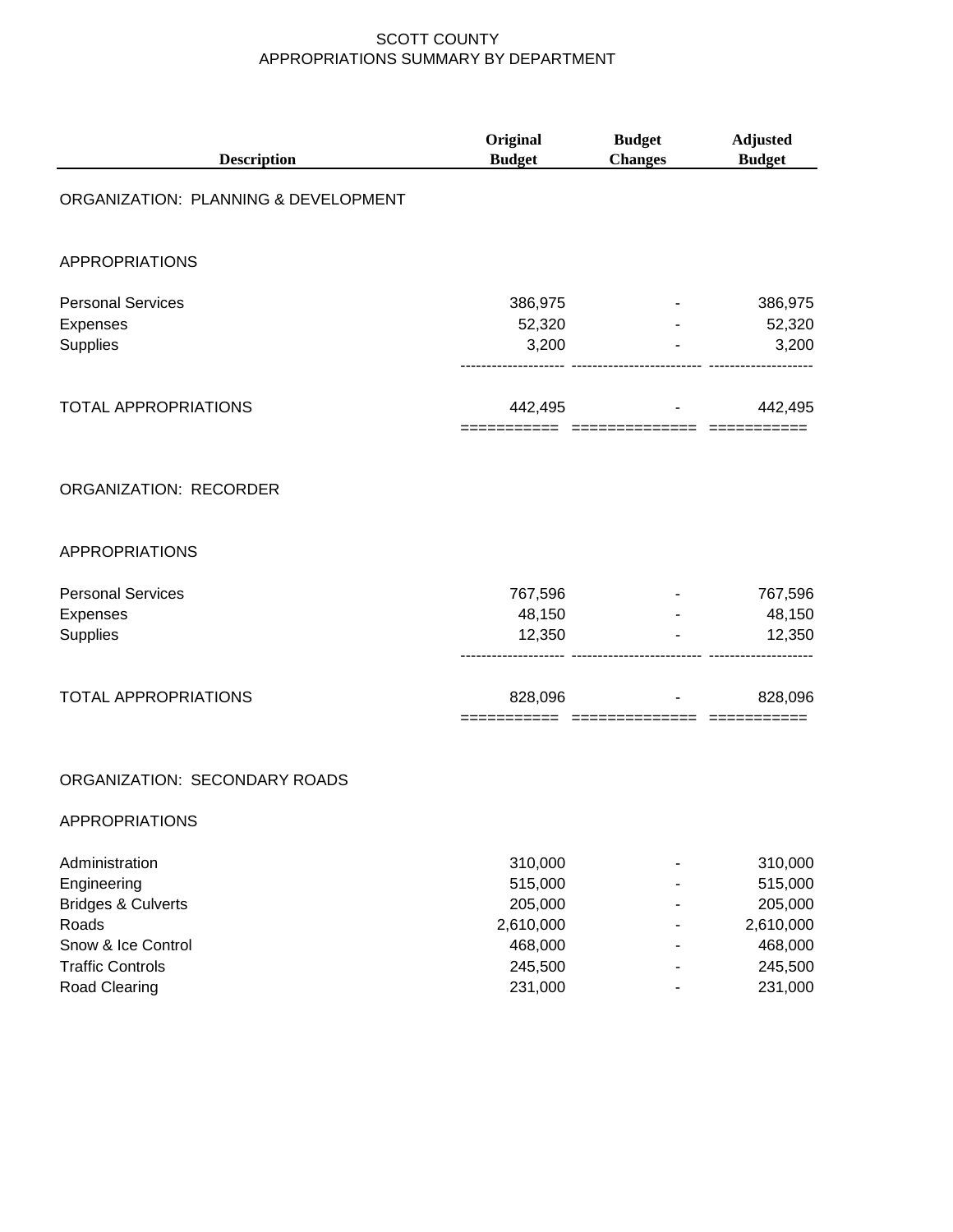|                                     | Original      | <b>Budget</b>  | <b>Adjusted</b> |
|-------------------------------------|---------------|----------------|-----------------|
| <b>Description</b>                  | <b>Budget</b> | <b>Changes</b> | <b>Budget</b>   |
| New Equipment                       | 750,000       | $\blacksquare$ | 750,000         |
| <b>Equipment Operation</b>          | 1,287,500     |                | 1,287,500       |
| Tools, Materials & Supplies         | 102,000       |                | 102,000         |
| Real Estate & Buildings             | 90,000        |                | 90,000          |
| Roadway Construction                | 1,605,000     |                | 1,605,000       |
| <b>TOTAL APPROPRIATIONS</b>         | 8,419,000     |                | 8,419,000       |
| <b>ORGANIZATION: SHERIFF</b>        |               |                |                 |
| <b>APPROPRIATIONS</b>               |               |                |                 |
| <b>Personal Services</b>            | 14,283,316    |                | 14,283,316      |
| Equipment                           | 88,455        |                | 88,455          |
| Expenses                            | 587,082       |                | 587,082         |
| Supplies                            | 936,347       |                | 936,347         |
| <b>TOTAL APPROPRIATIONS</b>         | 15,895,200    |                | 15,895,200      |
| ORGANIZATION: SUPERVISORS, BOARD OF |               |                |                 |
| <b>APPROPRIATIONS</b>               |               |                |                 |
| <b>Personal Services</b>            | 309,550       |                | 309,550         |
| Expenses                            | 20,700        |                | 20,700          |
| <b>Supplies</b>                     | 825           |                | 825             |

|                      | ___________<br>___________ | _______________<br>______________ | ____________<br>____________ |
|----------------------|----------------------------|-----------------------------------|------------------------------|
| TOTAL APPROPRIATIONS | 331,075                    |                                   |                              |
|                      |                            |                                   |                              |

-------------------- ------------------------- --------------------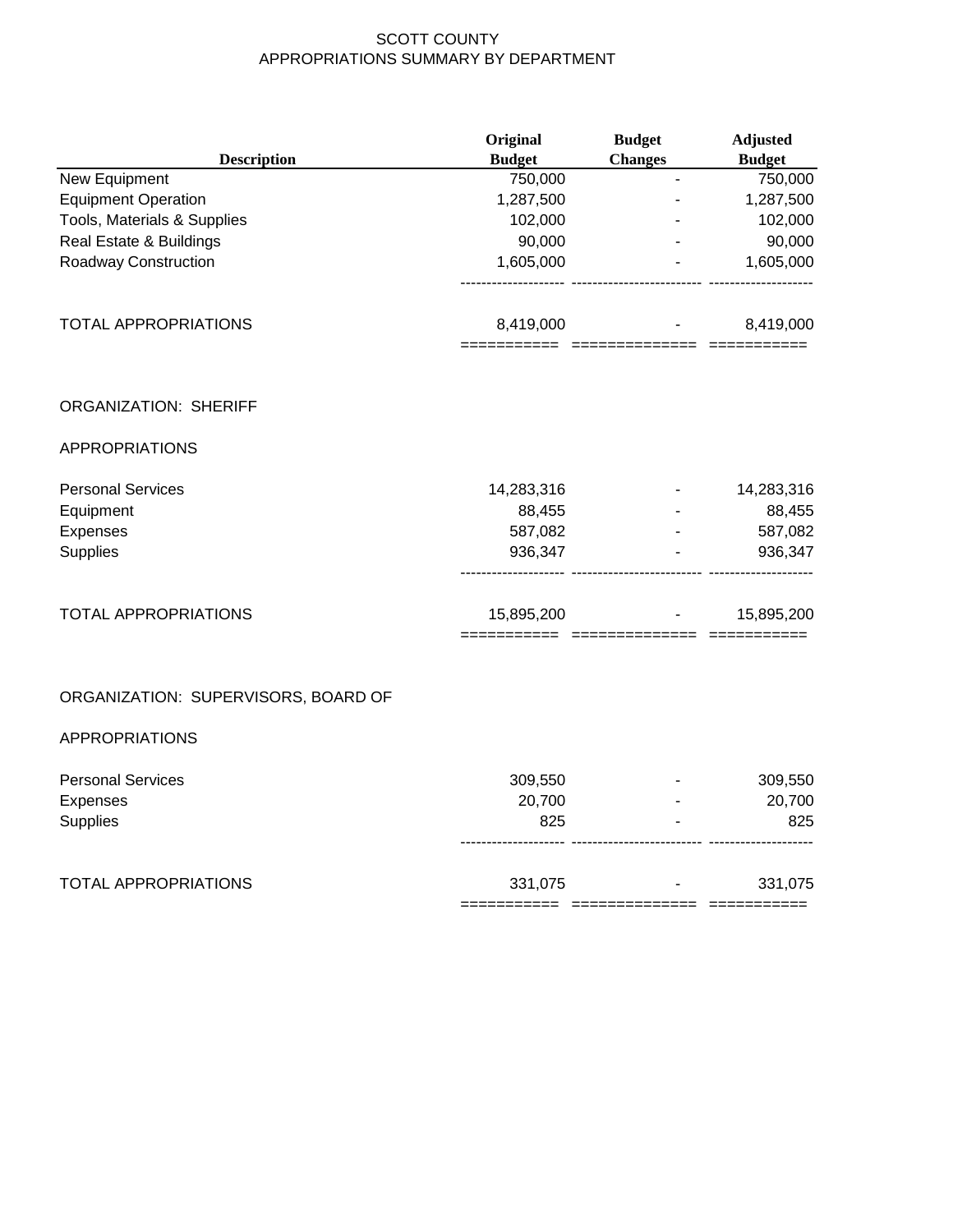| <b>Description</b>                                                          | Original<br><b>Budget</b>               | <b>Budget</b><br><b>Changes</b>                            | <b>Adjusted</b><br><b>Budget</b>        |
|-----------------------------------------------------------------------------|-----------------------------------------|------------------------------------------------------------|-----------------------------------------|
| ORGANIZATION: TREASURER                                                     |                                         |                                                            |                                         |
| <b>APPROPRIATIONS</b>                                                       |                                         |                                                            |                                         |
| <b>Personal Services</b><br>Equipment<br><b>Expenses</b><br><b>Supplies</b> | 2,016,327<br>1,170<br>112,720<br>52,825 | $\sim 100$ km s $^{-1}$<br>----------- ------------------- | 2,016,327<br>1,170<br>112,720<br>52,825 |
| TOTAL APPROPRIATIONS                                                        |                                         | 2,183,042 - 2,183,042                                      |                                         |
| ORGANIZATION: BI-STATE PLANNING COMMISSION                                  |                                         |                                                            |                                         |
| <b>APPROPRIATIONS</b>                                                       |                                         |                                                            |                                         |
| Expenses                                                                    | 93,355                                  |                                                            | 93,355                                  |
| TOTAL APPROPRIATIONS                                                        | 93,355                                  | ____________                                               | 93,355                                  |
| ORGANIZATION: CENTER FOR ALCOHOL/DRUG SERVICES                              |                                         |                                                            |                                         |
| APPROPRIATIONS                                                              |                                         |                                                            |                                         |
| Expenses                                                                    | 688,331                                 |                                                            | 688,331                                 |
| <b>TOTAL APPROPRIATIONS</b>                                                 |                                         | 688,331 - 1                                                | 688,331                                 |
| ORGANIZATION: CENTER FOR AGING SERVICES                                     |                                         |                                                            |                                         |
| APPROPRIATIONS                                                              |                                         |                                                            |                                         |
| Expenses                                                                    |                                         | $275,250$ -                                                | 275,250                                 |
| TOTAL APPROPRIATIONS                                                        |                                         | ------------------------- --------<br>$275,250$ -          | 275,250                                 |
|                                                                             |                                         |                                                            |                                         |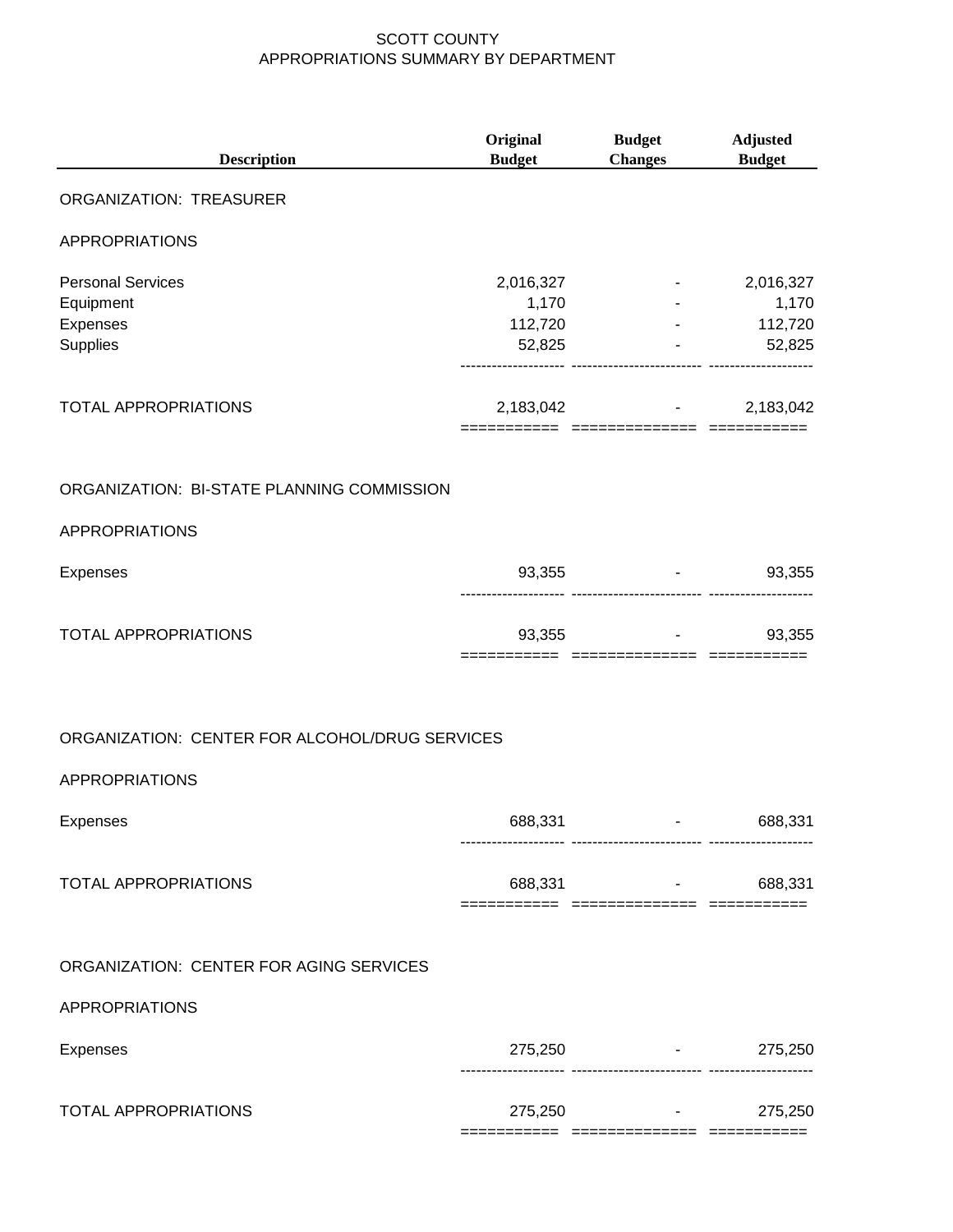| <b>Description</b>                        | Original<br><b>Budget</b> | <b>Budget</b><br><b>Changes</b>                 | <b>Adjusted</b><br><b>Budget</b> |
|-------------------------------------------|---------------------------|-------------------------------------------------|----------------------------------|
| ORGANIZATION: COMMUNITY HEALTH CARE       |                           |                                                 |                                  |
| <b>APPROPRIATIONS</b>                     |                           |                                                 |                                  |
| Expenses                                  |                           | 302,067 - 302,067                               |                                  |
| <b>TOTAL APPROPRIATIONS</b>               |                           | $302,067$ -<br>======== ============== ======== | 302,067                          |
| ORGANIZATION: DURANT VOLUNTEER AMBULANCE  |                           |                                                 |                                  |
| <b>APPROPRIATIONS</b>                     |                           |                                                 |                                  |
| Expenses                                  |                           | 20,000 - 20,000                                 |                                  |
| <b>TOTAL APPROPRIATIONS</b>               |                           | $20,000$ -                                      | 20,000                           |
| ORGANIZATION: EMERGENCY MANAGEMENT AGENCY |                           |                                                 |                                  |
| <b>APPROPRIATIONS</b>                     |                           |                                                 |                                  |
| Expenses                                  |                           | 7,676,209 - 7,676,209                           |                                  |
| <b>TOTAL APPROPRIATIONS</b>               |                           | 7,676,209                                       | 7,676,209                        |
| ORGANIZATION: HUMANE SOCIETY              |                           |                                                 |                                  |
| <b>APPROPRIATIONS</b>                     |                           |                                                 |                                  |
| Expenses                                  | 33,317                    |                                                 | 33,317                           |
| <b>TOTAL APPROPRIATIONS</b>               | 33,317                    |                                                 | 33,317                           |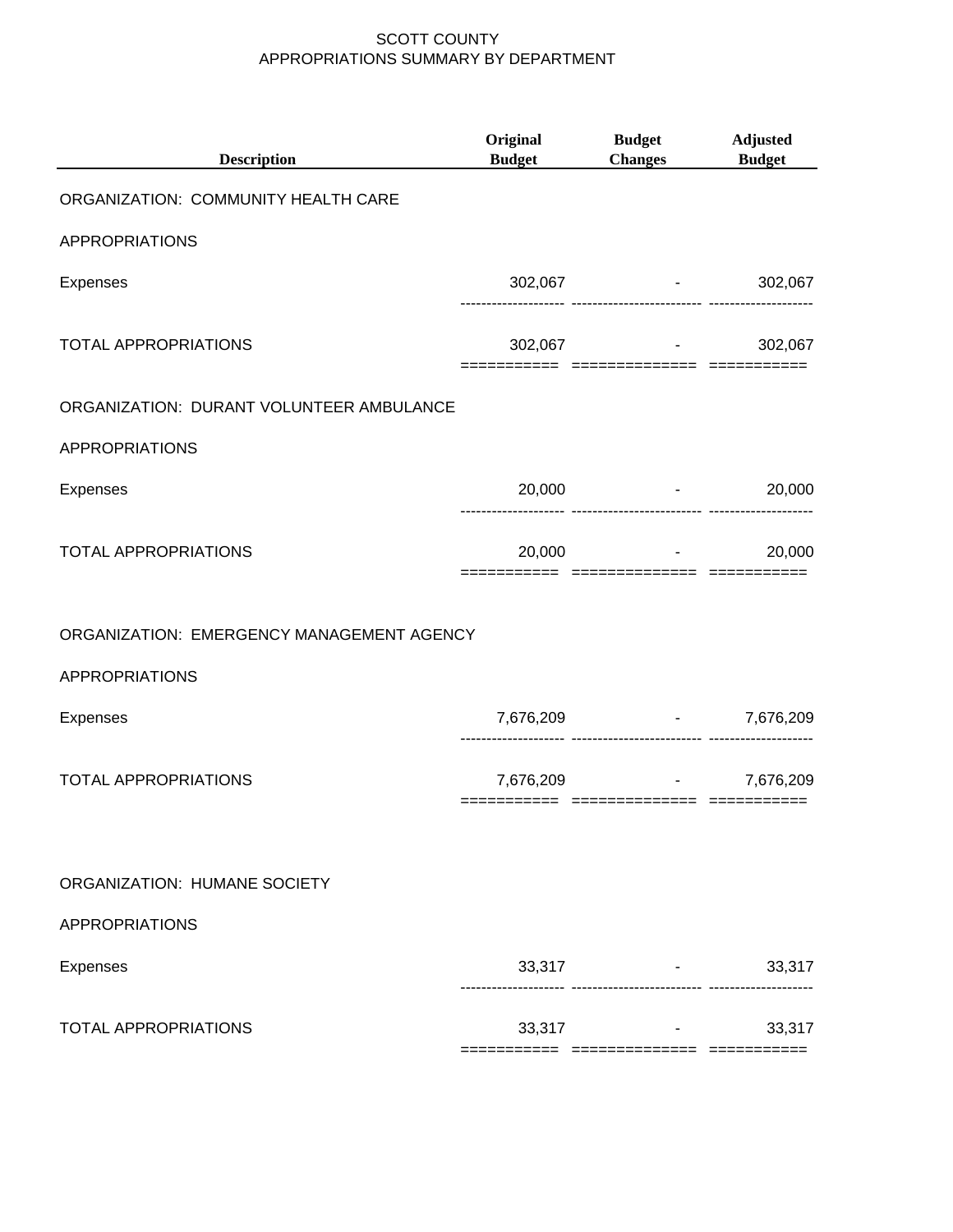| <b>Description</b>                                   | Original<br><b>Budget</b> | <b>Budget</b><br><b>Changes</b>                                                 | <b>Adjusted</b><br><b>Budget</b> |
|------------------------------------------------------|---------------------------|---------------------------------------------------------------------------------|----------------------------------|
| ORGANIZATION: LIBRARY                                |                           |                                                                                 |                                  |
| <b>APPROPRIATIONS</b>                                |                           |                                                                                 |                                  |
| <b>Expenses</b>                                      |                           | 574,740 - 574,740                                                               |                                  |
| <b>TOTAL APPROPRIATIONS</b>                          |                           | 574,740 - 574,740                                                               |                                  |
| ORGANIZATION: MEDIC AMBULANCE                        |                           |                                                                                 |                                  |
| <b>APPROPRIATIONS</b>                                |                           |                                                                                 |                                  |
| Expenses                                             |                           | $200,000$ -                                                                     | 200,000                          |
| <b>TOTAL APPROPRIATIONS</b>                          |                           | $200,000$ -<br>========================                                         | 200,000                          |
| ORGANIZATION: QUAD-CITY CONVENTION & VISITORS BUREAU |                           |                                                                                 |                                  |
| <b>APPROPRIATIONS</b>                                |                           |                                                                                 |                                  |
| Expenses                                             | 70,000                    | and the control of the control of the<br>------------------------- ------------ | 70,000                           |
| <b>TOTAL APPROPRIATIONS</b>                          | 70,000                    | and the state of the state of                                                   | 70,000                           |
| ORGANIZATION: QUAD-CITY DEVELOPMENT GROUP            |                           |                                                                                 |                                  |
| <b>APPROPRIATIONS</b>                                |                           |                                                                                 |                                  |
| Expenses                                             | 100,000                   |                                                                                 | 100,000                          |
| <b>TOTAL APPROPRIATIONS</b>                          | 100,000                   | and the control of the con-                                                     | 100,000                          |